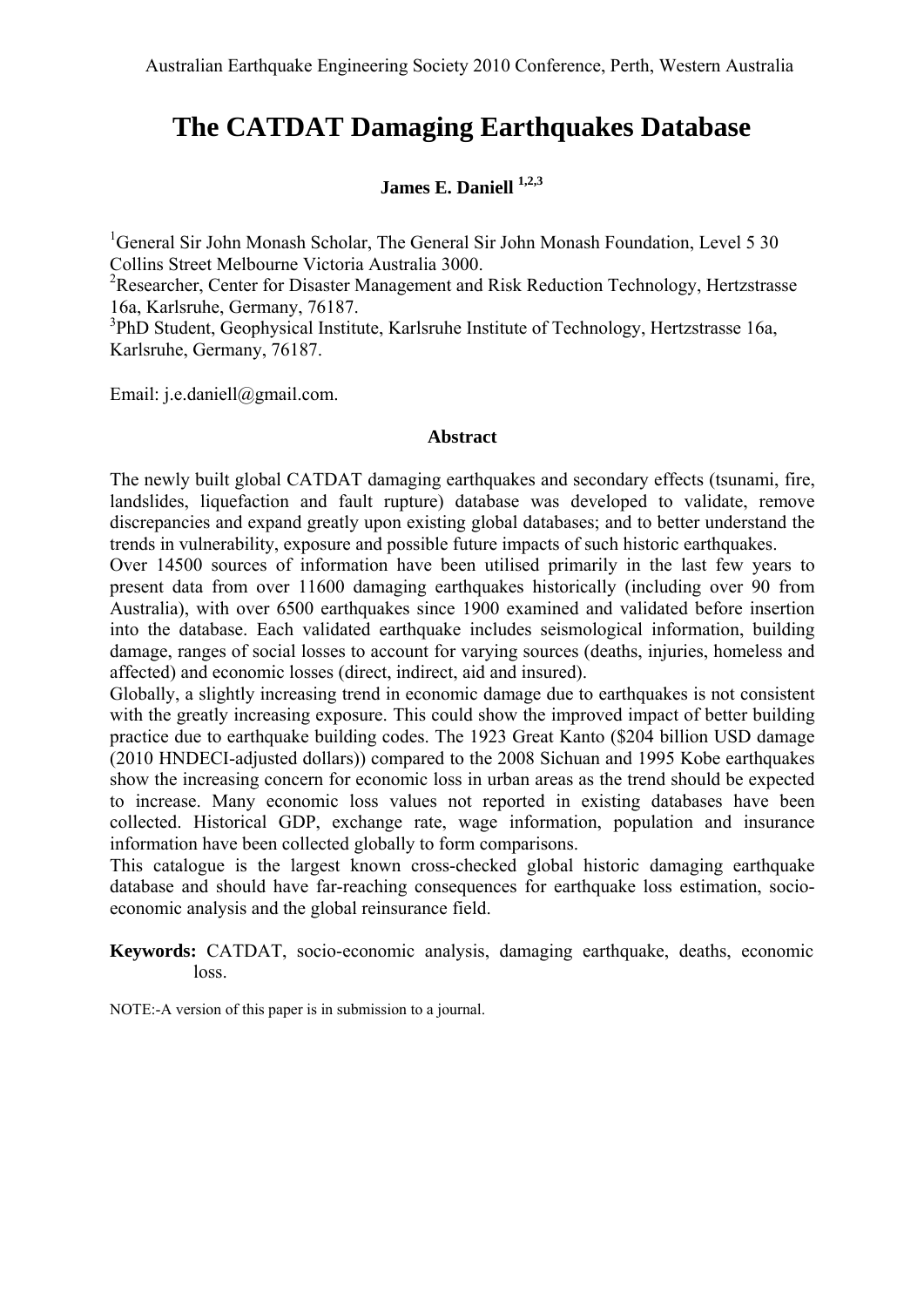## **Introduction**

The uncertain nature of earthquakes can cause rapid stresses on a country's ability to function; whether it be due to economic, social or disaster management reasons. Through history, there have been numerous earthquakes that have affected nations.

Globally, depending on which book, website or information source is opened, the Xining earthquake which affected China in 1927 can be found to have caused anywhere between 40000 and 200000 deaths. The exact number of deaths can never be exactly quantified postdisaster due to quick burials, decomposition, inaccurate counting and other reasons; however, with careful analysis of all sources detailing effects relating to an earthquake, an educated judgement can be made as to a range of fatalities. This can be similarly undertaken for estimates of injured, homeless, affected, building damage, economic losses and other socioeconomic consequences of earthquakes.

However, it is only by knowing the past, that one can ever predict the future. Thus, knowledge as to the seismological and socio-economic effects of previous damaging earthquakes is required for risk and vulnerability quantification.

# **Methodology**

The first step was a list of socio-economic details for various earthquakes that the author had collected online (OCHA ReliefWeb archives, NGOs, insurance companies), from news reports (globally and historical), from earthquake-related books (Stein and Wysession 2003, Kramer 1996, Gutenberg and Richter 1948) and from papers (Ambraseys et al. 1982, 1991 etc., Samardzhieva and Badal 2002, BSSA 1911-2010) over a number of years due to the author's interest in natural disaster effects.

It was then realised that a detailed review and comparison was needed with other existing global databases. A review of existing global earthquake socio-economic effect databases was undertaken to see the completeness of these earthquake databases as well as to source all the known lists of earthquake data worldwide. During this process, a report by Tschoegl et al. (2006) was very useful detailing information about existing Natural Disaster databases globally. It contains information on 6 international databases (EM-DAT, MunichRe NatCat, SwissRe Sigma, ADRC: GLIDE, University of Richmond: Disaster Database Project and BASICS) and a number of regional, national and sub-national databases. In addition, a comparison of 3 of these – EM-DAT, MunichRe, Sigma – revealed that there were major gaps in these databases (Guha-Sapir et al. 2002).

Also reviewed were many other global earthquake catalogues that have been created around the world, including the Utsu catalogue (2002), NGDC/NOAA (2010 searchable version), EM-DAT and a comparison of 8 of these databases for certain earthquakes through PAGER-CAT (2008). However, it was found that these earthquake databases lacked consistency and omitted or had erroneous earthquake details pre-1980. Since the return period of most earthquake sources is much more than 30 years, increased knowledge of socio-economic effects pre-1980 was deemed to be required.

Thus, it was decided to expand the global CATDAT damaging earthquakes and secondary effects (tsunami, fire, landslides, liquefaction and fault rupture) database to validate, remove discrepancies and expand greatly upon the existing global databases; and to better understand the trends in vulnerability, exposure and possible future impacts of such historical earthquakes.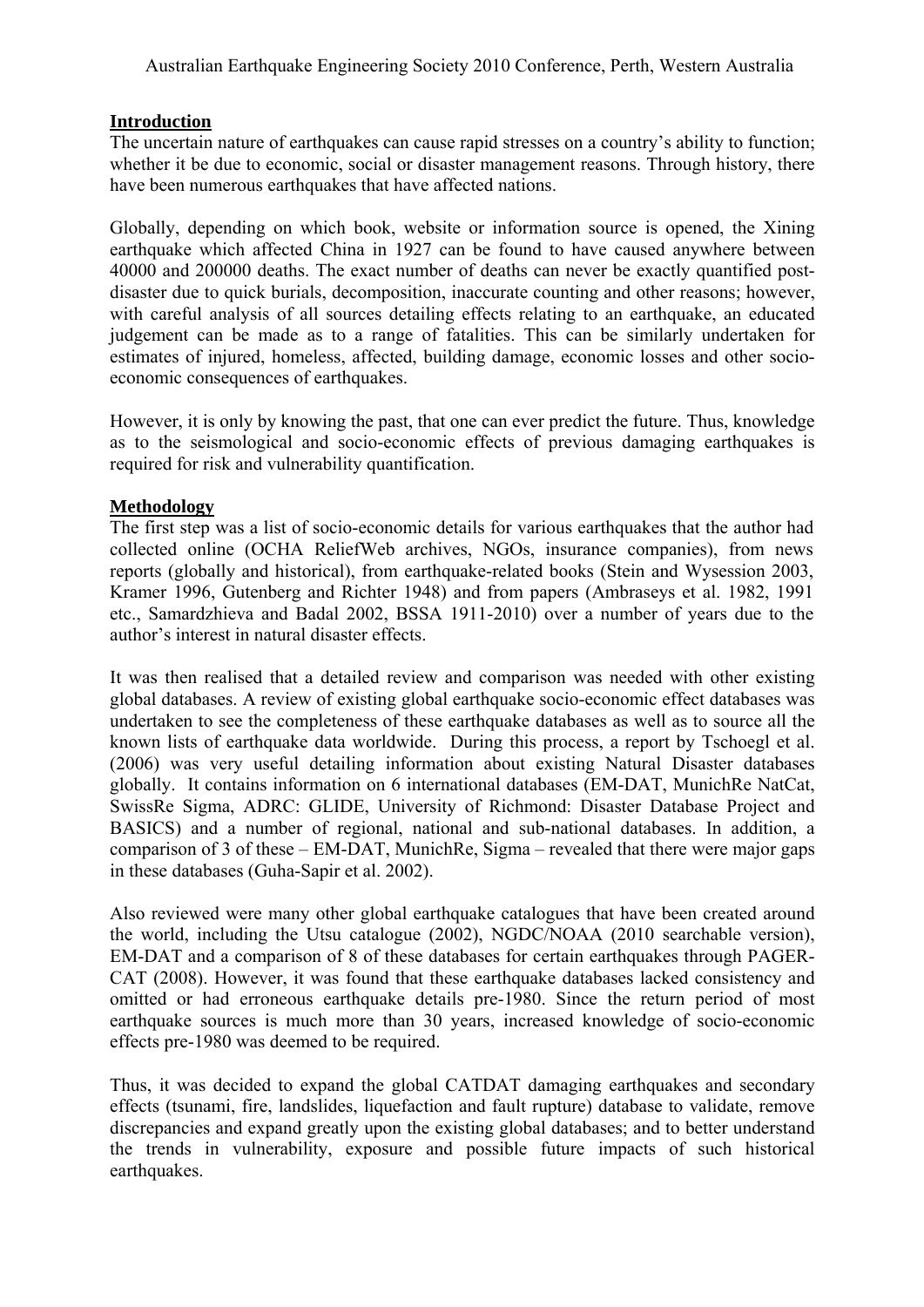Four main databases (PAGER-CAT, NGDC, Utsu and MRNATHAN) were compared and checked earthquake by earthquake against the initial database. Although PAGER-CAT uses some Utsu and NGDC values, it was decided that a check was needed due to the possibilities of transmitting errors and misprints from these databases. To delve further into the databases, where possible, the precursors to the databases were explored. In the case of the 2010 NGDC Significant Earthquakes Database, the precursor was the Dunbar et al. (1992) catalogue, which was based on the Ganse and Nelson (1981) catalogue. These two databases combined PDE and USGS data with famous databases as Mallet (1852), Montandon (1953), Milne (1912), Sieberg (1932), Karnik (1969) and many regional databases like precursor versions of Gu et al. (1989), Kondorskaya and Shebalin (1982), Coffman et al. (1982) etc.

NGDC is similar to the Utsu catalogue that reviewed the Dunbar et al. (1992) catalogue and added to the database using additional sources (CERESIS 1985, Papazachos et al. 1997, Gu et al. 1989 etc.). Utsu also noted the erroneous nature of figures and locations in the NGDC database. The Utsu database has a number of errors, and is limited to deaths, injuries, a word description of damage and seismological information. However, it does have the largest number of damaging earthquakes out of all databases, including over 10000 up to 2002. Many of these were doubtful, repeated and erroneous and thus were not added to the CATDAT database. Each earthquake was audited with the original sources, or other sources where found. It was discovered through this study when going back to the original sources, that many errors in copying, values and assumptions had been made for many earthquakes worldwide.

A good example of this is the Shemakha earthquake of 1902 in Azerbaijan in the NGDC, MunichRe NATHAN, Utsu, EM-DAT and PAGER-CAT databases. EM-DAT does not include this earthquake in its database, having only the El Salvador, Guatemala and Uzbekistan (Andizhan) earthquakes for 1902. Utsu includes 86 deaths and 60 injured as its main estimate but does have a note that it could have caused 10000/20000 deaths. PAGER-CAT uses the Utsu catalogue value of 86 deaths and 60 injured due to the algorithm that they use to choose between databases. NGDC also gives a value of 86 deaths and 60 injured. However, with CATDAT a large number of different sources are used, including the initial source in the database of Ganse and Nelson – Kondorskaya and Shebalin (1982); it is seen that the description says that the value of 86 deaths comes about by only including deaths from villages around Shemakha and not the city itself. 20000 deaths is a probable exaggeration from newspapers combining the number of homeless with deaths and people injured. Thus, 2000 deaths from many sources is the accepted death toll with a CATDAT accepted range of 2000 to 5000 deaths (Kondorskaya and Shebalin 1982, London Times 1902, New York Times 1902). Russian and Azerbaijani websites and records were also consulted.

This expert validation procedure has been undertaken for each earthquake and hence a range of social and economic losses is gained. It was also seen that regional and country based databases and reports need to be used as only using English-speaking references reduces the volume and accuracy of the earthquake record collection. Thus, by using foreign sources i.e. Silgado 1968, 1978 (Spanish), Rothe 1965 etc. (French), Stuttgart 1933-1998 etc. (German), Postpischl et al. 1980 etc. (Italian), Gu et al. 1989 (Chinese), KOERI 2010 (Turkish) as well as Portuguese, Russian, Dutch (old Indonesian records) etc., the number of discovered earthquakes, social losses, economic loss values and building damage, as compared to other databases, was significantly increased. The colonisation through time was examined to view in what language the old earthquake records of certain countries could be [\(Figure 1\)](#page-3-0). Searches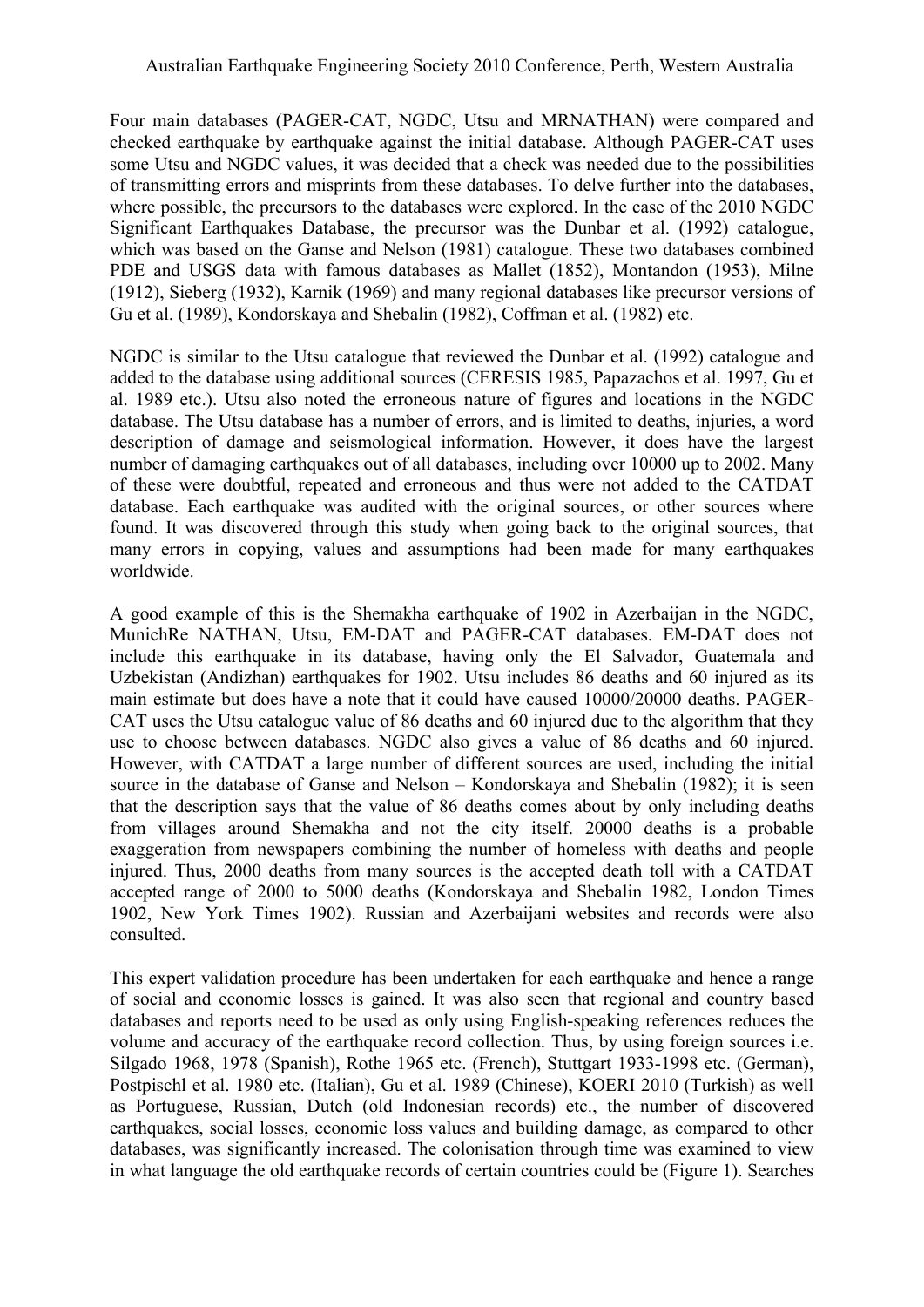were made in both the language of colonisation as well as the official current languages of the respective countries. In this way, many old records were sourced.



<span id="page-3-0"></span>*Figure 1 – The colonisation of countries used to determine languages required for searching for historic earthquake records (adapted from Wikipedia Commons 2010)* 

# **Criteria Used in the CATDAT Database**

A damaging earthquake is entered into the CATDAT database by the following criteria:-

- Any earthquake causing collapse of structural components.
- Any earthquake causing death, injury or homelessness.
- Any earthquake causing damage or flow-on effects exceeding \$10,000 international dollars, Hybrid Natural Disaster Economic Conversion Index adjusted to 2010.
- Any earthquake causing disruption with a reasonable economic or social impact as deemed appropriate.
- A requirement of validation of the earthquake existence via 2 or more macroseismic recordings and/or seismological information recorded by stations and at least 1 of the 4 definitions above.

Each validated earthquake includes the following parameters filled in to the best available detail:-

- Date (Day, Month, Year, Time (Local and UTC)).
- Seismological Information (EQ Hypocentre Latitude; Longitude; Depth (km); Intensity (MMI); Magnitude; Magnitude type)
- ISO3166-2 Country code, including Kosovo; ISO Country Name.
- Human Development Index of country; HDI Classification; Economic Classification; Social Classification; Urbanity Index; Population at time of event; Nominal GDP at time of event – split into developed or developing countries.
- CATDAT Preferred (Best Estimate) Deaths; Secondary Effect Deaths; Ground Shaking Deaths; CATDAT Upper and Lower Bound Death Estimates; Global Literature Source Upper and Lower Bound Death Estimates; Severe Injuries; Slight Injuries; CATDAT Upper and Lower Bound Injury Estimates; Global Source Upper and Lower (U/L) Bound Injury Estimates; Homeless (and U/L Bound); Affected (and U/L Bound); Missing.
- Buildings destroyed; Buildings damaged; Buildings damaged L4, L3, L2, L1; Infrastructure Damaged; Critical and Large Loss Facilities; Lifelines damaged.
- Secondary effects that occurred (Tsunami, Seiche, Landslide (mud, snow, rock, soil, quake lake), Fire, Liquefaction, Flooding, Fault Rupture); % of the social losses that were caused by each secondary effect; % of economic losses that were caused by each secondary effect; Tsunami Deaths; Landslide Deaths; Fire Deaths; Liquefaction Deaths.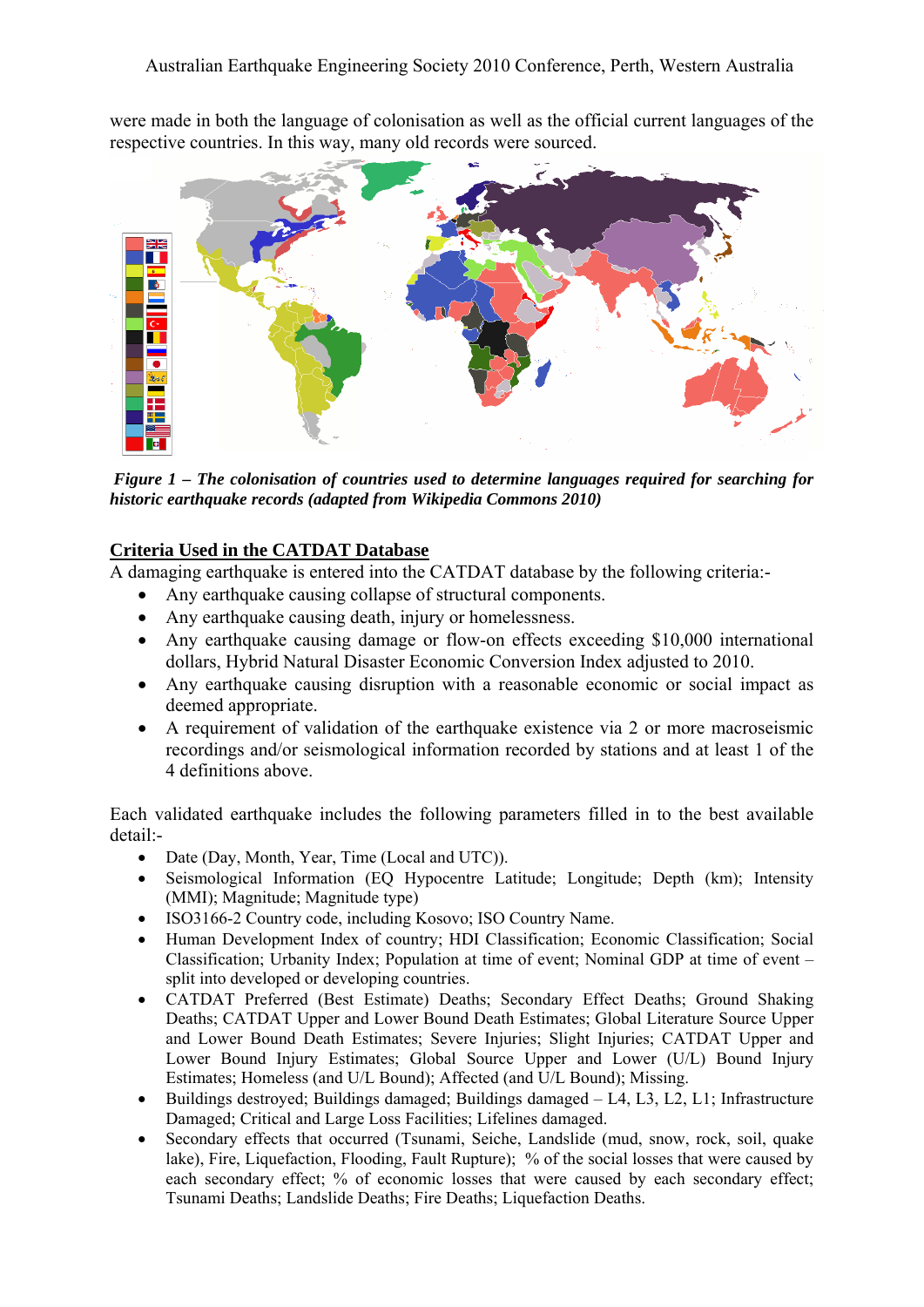- Disease and additional long-term problems.
- Full word description of various sources contributing to the data, including associated references.
- Country-based CPI at time of disaster: Country-based Wage Index at time of disaster: Country-based GDP Index; USA CPI for comparison; Hybrid Natural Disaster Economic Conversion Index.
- CATDAT Preferred (Best Estimate) Total Economic Loss; CATDAT U/L Bound of Economic Loss; Global Source U/L Bound of Economic Loss; Additional Economic Loss estimates from varying sources; CATDAT Economic Loss 2010 HNDECI-Adjusted; CATDAT Economic Loss 2010-country based CPI adjusted.
- Insured Loss; Insured Loss In 2010 dollars; Insured estimate source; Estimated Insurance Takeout at time of event.
- Indirect and Intangible economic losses.
- Estimated life cost given social values, working wages etc. at the time.
- Total Economic Loss as a percentage of country's GDP; Social losses trended by population.
- CATDAT Earthquakes ranked via the Munich NatCat Service methodology.
- CATDAT Earthquakes ranked for the CATDAT Economic Disaster Ranking and CATDAT Social Disaster Ranking based on relative values and not absolute values. This will be explained further below.
- Link to ReliefWeb archive where available.
- Aid contribution; Aid delivered; Aid Source.
- Split country impacts (social and economic) where earthquake has affected more than 1 country.
- Various ratios between components for trends analysis.
- Normalisation strategies for current conditions. (Daniell et al. 2010b)
- Links to EQLIPSE.

This is contained in a Microsoft Excel framework with external links to other resources.

A quick summary of historical socio-economic trends will now be presented to aid the understanding of the usefulness of such a database and to compare CATDAT to other existing databases.

#### **The Number of Earthquakes contained in the CATDAT Database**

As of July 2010 in CATDAT v4.12, over 14500 sources of information have been utilised to present data from over 11600 damaging earthquakes historically, with over 6500 earthquakes since 1900 examined and validated before insertion into the CATDAT damaging earthquakes database.

The database significantly extends the socio-economic effect record in the period from 1900- 1980. [Figure 2](#page-5-0) depicts a trend between the number of damaging earthquakes in countries of differing development levels. The author has developed the first complete Human Development Index for all 244 nations through time from 1900 to 2010 (Daniell, 2010b). This meant the creation of life expectancy, GDP (PPP) per capita, literacy rate and enrolment rate tables for each country through time, in order to create this index. It also required the knowledge of wars, history of countries, and country border changes. Thus with CATDAT, for the first time, a standardised look at natural disaster losses as a function of country status can be gleaned. It can be seen that a proportion of the earth is still developing, and that a large proportion of high seismic risk countries have an HDI which is still less than 0.8 as of 2010.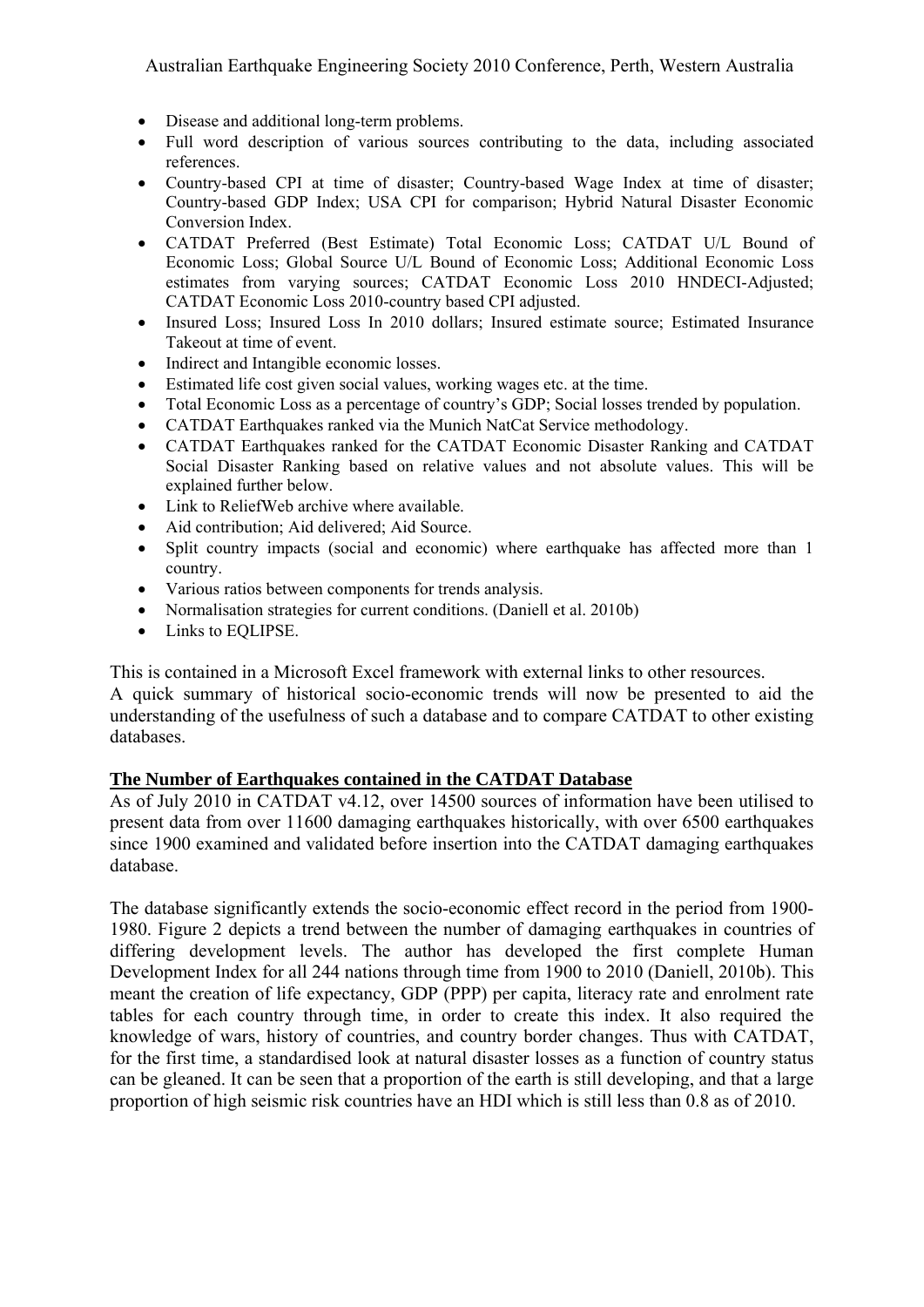

**No. Of Recorded Damaging Earthquakes and Secondary Effect Events from 1900-2010 CATDAT Damaging Earthquakes Database**

<span id="page-5-0"></span>*Figure 2 – As of CATDAT v4.12, the number of included historic earthquakes in the database showing development status of the nations they affect.*

In [Figure 3](#page-5-1) the comparative number of damaging earthquakes between three databases is examined. It can be seen that the CATDAT database fills in the gaps in recording in the early 20<sup>th</sup> century through detailed examination and hunting for details of these earthquakes.



<span id="page-5-1"></span>*Figure 3 – A comparison of the number of damaging earthquakes included in major databases.* 

It is interesting to note that the number of damaging earthquakes has an average of approximately 45 up until 1960, and approximately 70 from 1960 onwards. This could be due to the increase in media coverage around the world, proliferation of seismic networks or better reporting procedures of earthquake damage.

Spatially, in Figure 4, is the view of the world according to CATDAT in terms of the number of damaging earthquakes since 1900. It can be seen that Papua Province (Indonesia) has a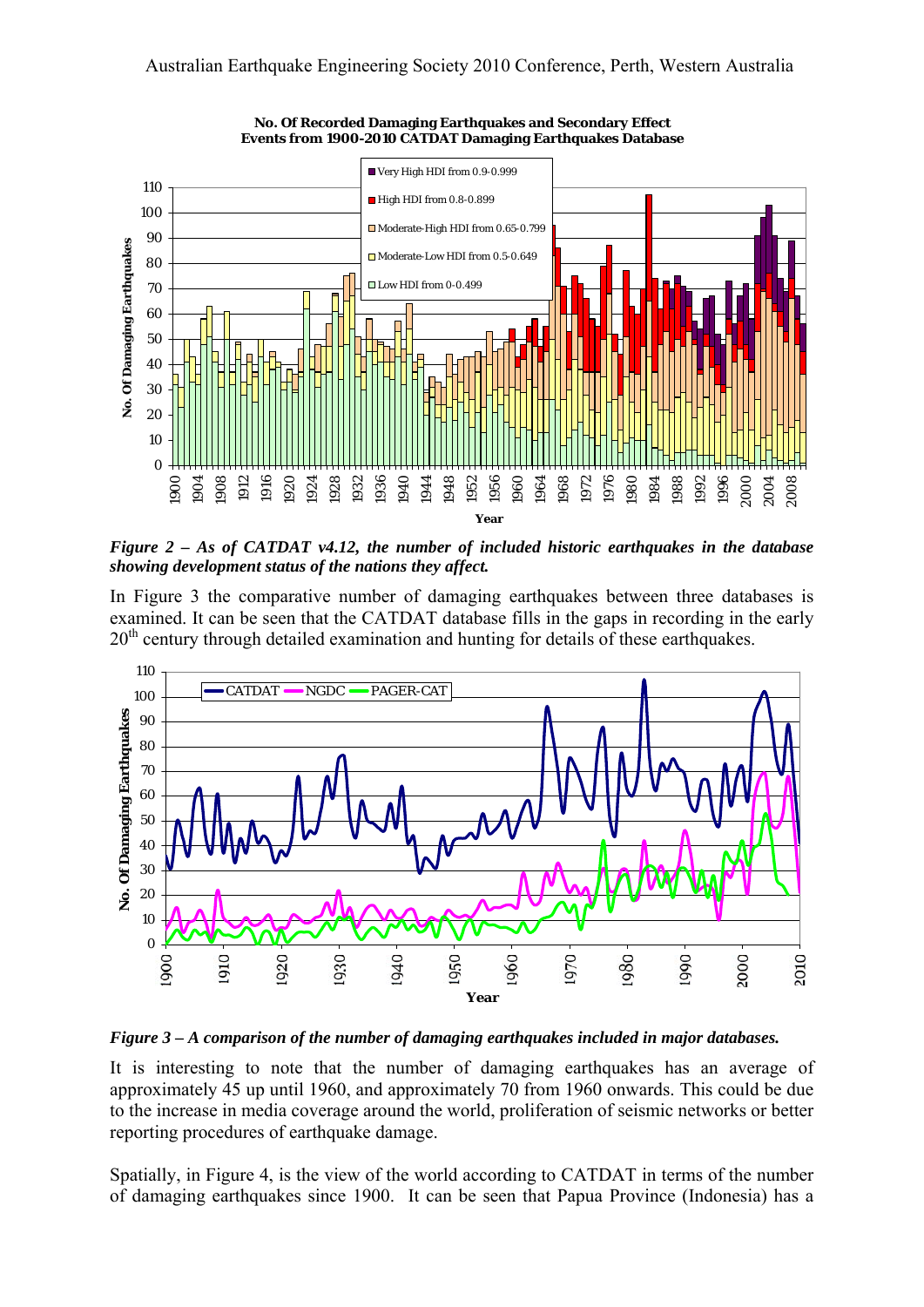different number of historic damaging earthquakes to Papua New Guinea. Thus, this countrybased view is only shown to show relative distribution of recorded damaging earthquakes.



*Figure 4 – A comparison of the relative number of damaging earthquakes in the database per country (the darker the area, the greater the number of damaging earthquakes).* 

## **Global Social Losses due to earthquakes**

The number of deaths in all countries since 1900 has been found to be approximately 2.47 million (2.219-2.714 million). There have been approximately 3.8 million injuries recorded; yet the trended value of injured (accounting for where injury data is unavailable) is towards 10 million injured. Assuming 6 billion deaths worldwide from 1900-2010, earthquakes have caused approximately 0.041% of fatalities. There have been over 3000 damaging earthquakes globally since 1900, causing either death or injury, and a great number more have caused homelessness or affected the lives of the population.

It can be seen from Figure 5 that approximately 8.48 million people have been recorded as having died from earthquakes through time. When compared to the global population, it can be observed that the fatality rate is not rising, even considering the greatly increased population. Trends referring to 1900 onwards are shown in Daniell et al. (2010a).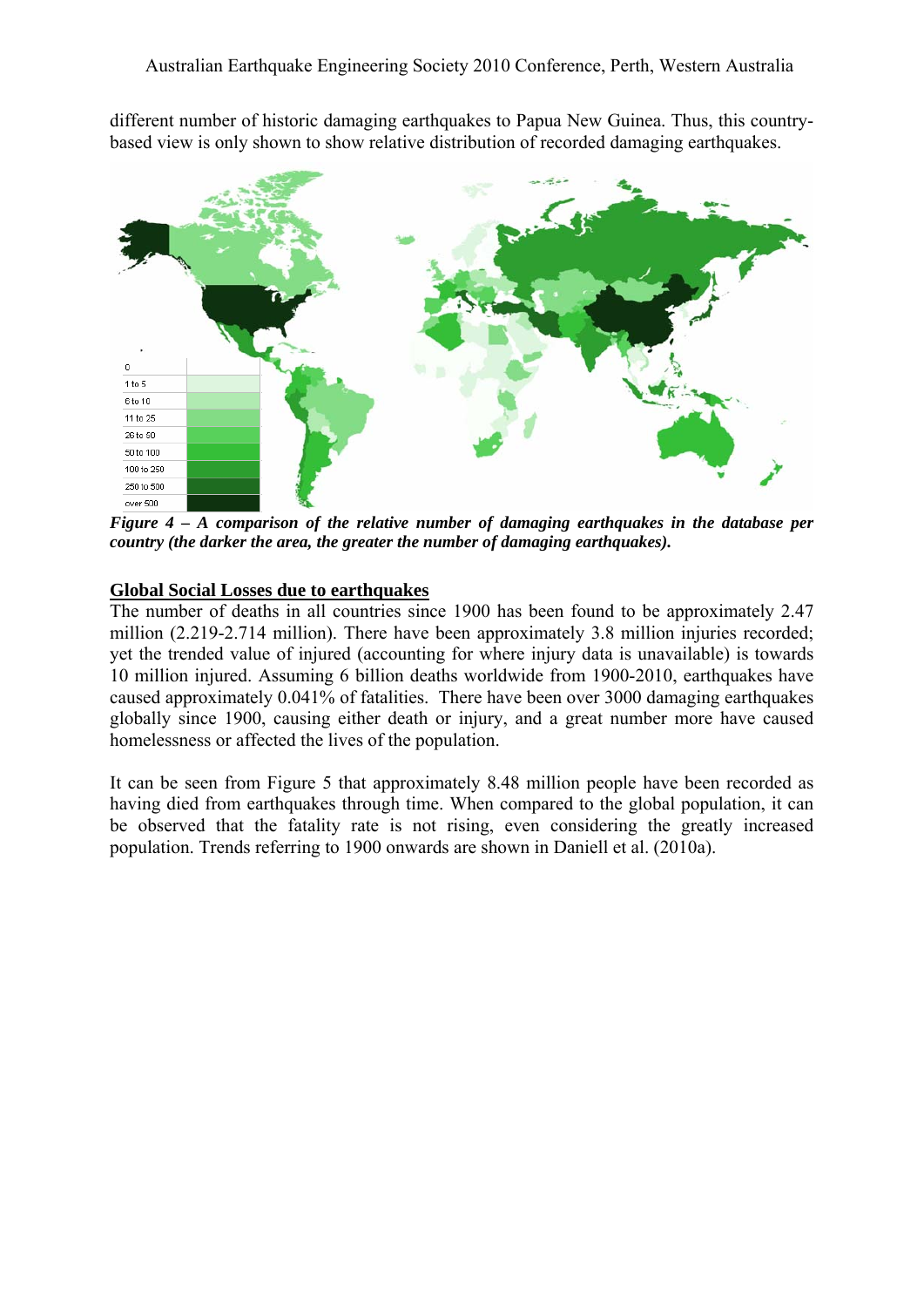

*Figure 5 – The CATDAT estimates versus the smallest plausible and largest plausible fatalities from earthquakes from various literature sources. This is compared with the global population.*

Below is a table of the number of earthquakes since 1900 causing one death or greater recorded in different international databases. It must be noted that the values in Utsu should be slightly less, as the errors found in each database have not been removed, only noted. Although the fact that there are more fatal earthquakes collected in CATDAT is good, it is the validation of the earthquakes and removal of errors that makes the CATDAT database so useful. It also should be said that the criteria in NGDC and EM-DAT is different from CATDAT; however, these two databases seem to include any damaging earthquake despite the cutoff criteria they set at the start.

|       | <b>CATDAT</b> | Utsu<br><b>IISEE</b><br>Hara | PAGER-<br><b>CAT</b> | <b>NGDC</b> | <b>EM-DAT</b> |
|-------|---------------|------------------------------|----------------------|-------------|---------------|
| TOTAI | 1921          | 1635                         | 1108                 | 1272        | 743           |

*Table 1 – The number of fatal earthquakes from 1900-2008 as shown in earthquake databases*

Bilham (2009) presents approximately 1000 fatal earthquakes for the period 1900-2000. This value is slightly greater than the PAGER-CAT estimate and mimics closely the NGDC database due to the use of Dunbar et al. (1992). Nichols and Beavers (2008) present 1010 fatal earthquakes from 1900-1999. During this time period from 1900-1999, the author's value in CATDAT is 1673 fatal earthquakes, showing the difference in collection methods.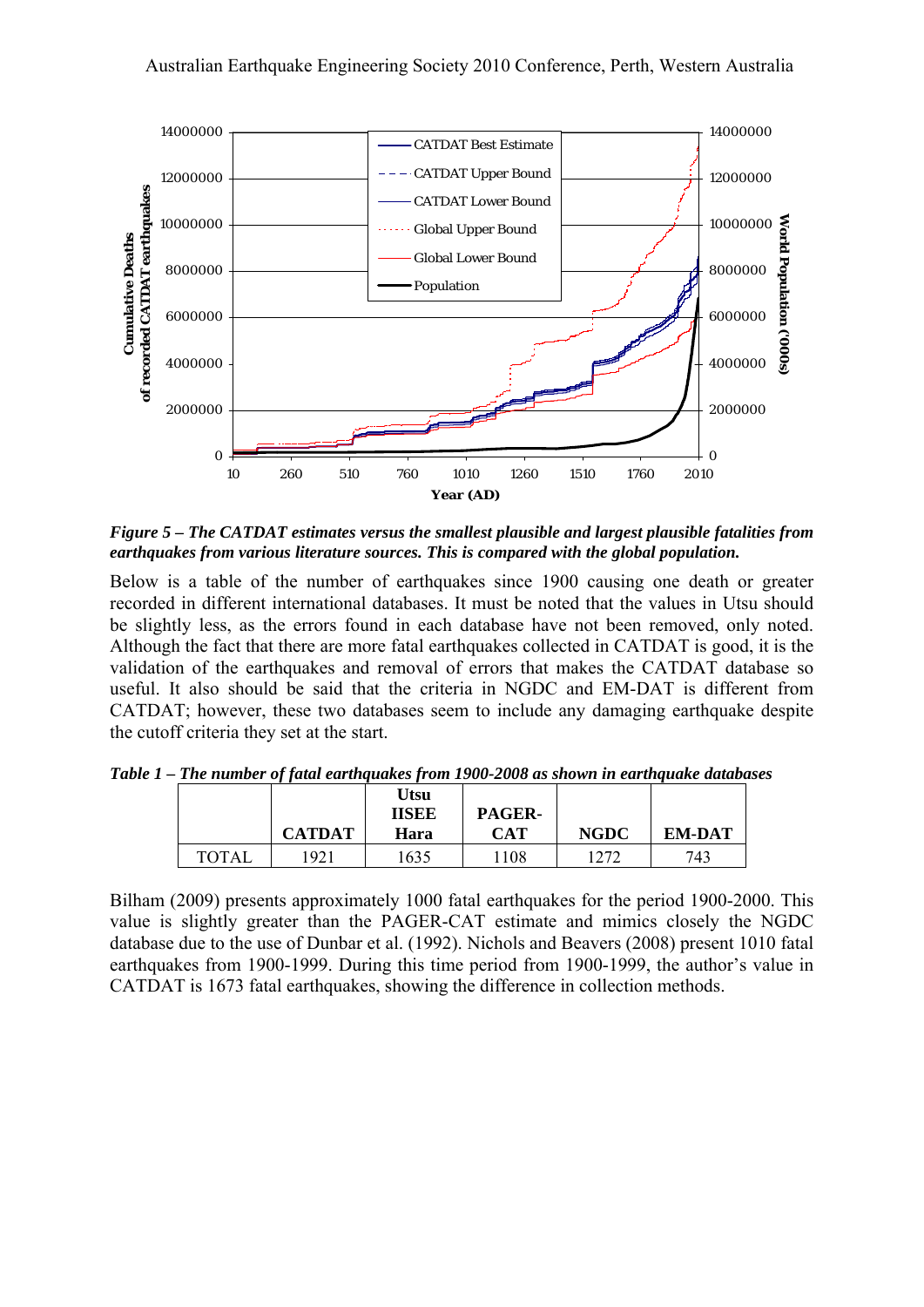

*Figure 6 – The number of fatal earthquakes per decade in each of the major international earthquake databases as compared to CATDAT v4.12.* 

Another useful comparison can be seen in terms of the maximum and minimum plausible values of fatalities and injuries compared to the CATDAT best estimate. This allows us to see which major earthquakes are generally overestimated or underestimated in terms of death tolls. In [Figure 7](#page-9-0) below, all earthquakes since 1900 with a CATDAT best estimate death toll of 1000 persons or more are compared on the y-axis, the upper bound (diamond) and lower bound (square) literature value (with removal of obvious errors) from various global sources. Where there is not much variability, the upper and lower bound value should lie on the middle black line. Where there is a deemed overestimated death toll in literature sources the earthquake appears as a diamond above the best estimate line. Where there is a deemed underestimated death toll in literature sources the earthquake appears as a square below the best estimate line. Earthquakes can have a wide range of death toll estimates so in some cases, such as the Shemakha 1902 earthquake (previously mentioned), or the Messina 1908 earthquake, for which both the upper (around 200000 deaths) and lower estimate (38000 deaths) can be deemed as over- and underestimates on a true death toll (likely about 85000 deaths).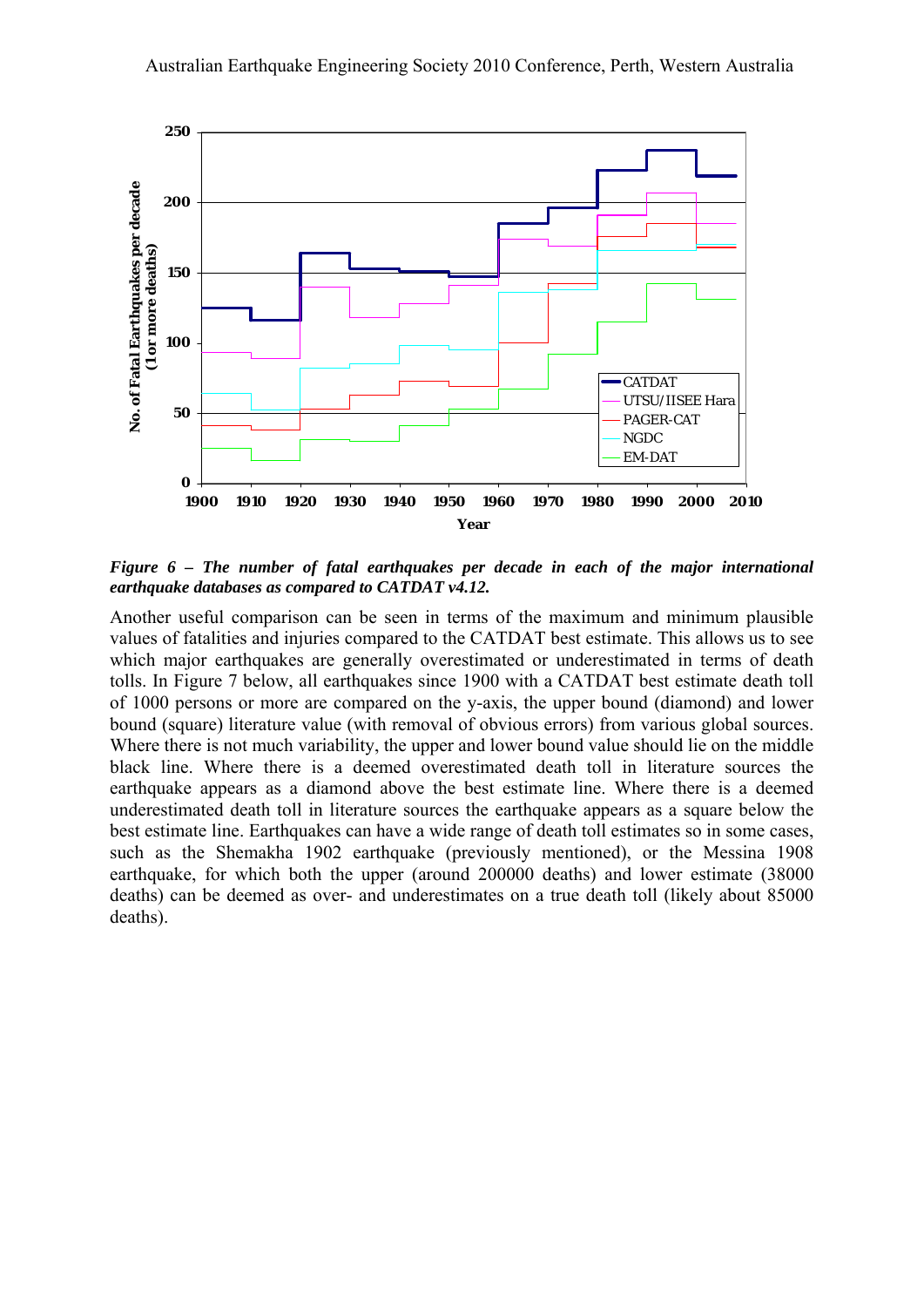

**CATDAT best estimate of death toll**

<span id="page-9-0"></span>*Figure 7 – CATDAT v4.12 Damaging Earthquakes median death toll as compared to the upper and lower death toll estimates in global literature.* 

It can be seen in [Figure 8](#page-10-0) that there is a very low value of deaths from 1900 onwards in developed countries when compared to developing countries. This is in part due to the increasing development of countries through the time period. In [Figure 8,](#page-10-0) the annualised global fatalities are presented. The average deaths per year are approximately 22000. Trends as to affected, aid, homelessness and injuries are also included in the CATDAT database. It can be seen that there is virtually no deaths for earthquakes occurring in countries with HDI over 0.8. This is due to two reasons:- 1) as these countries develop, more attention is paid to disaster management, 2) there are comparatively less damaging earthquakes that have occurred since 1900 in these nations (as seen in [Figure 2\)](#page-5-0) due to development status of countries. To counteract this discrepancy in number of damaging earthquakes it can be standardised to a deaths per damaging earthquake [\(Figure 9\)](#page-10-1).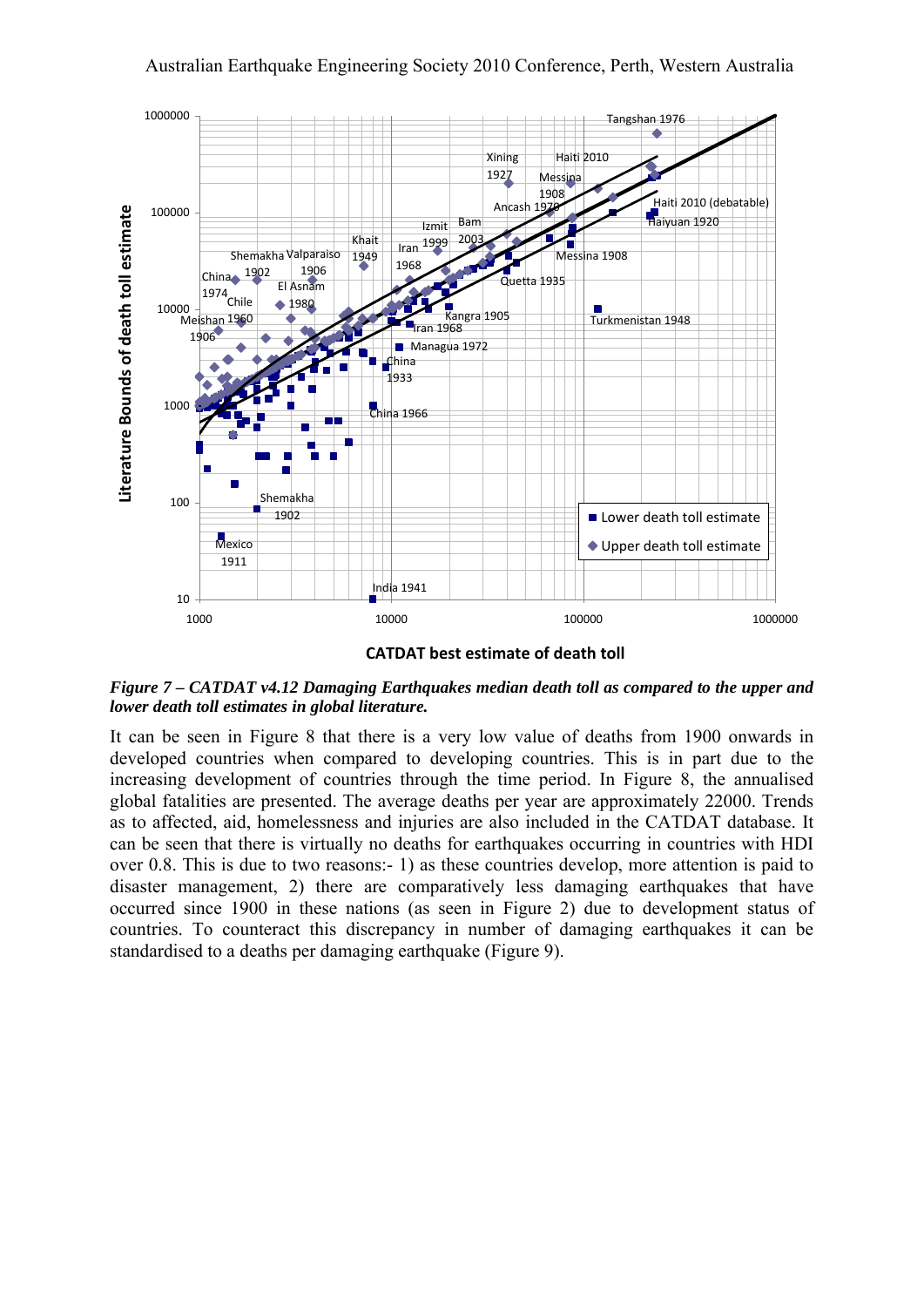

<span id="page-10-0"></span>*Figure 8 – CATDAT v4.12 Damaging Earthquakes – Best estimate of yearly deaths for events from 1900-2010* 

The following [Figure 9](#page-10-1) shows that as countries develop, generally better enforcement of building codes, research into earthquake hazard and effects, and thus better earthquake building practice and risk reduction measures are present. This has been explored through the use of Daniell, 2010c.



<span id="page-10-1"></span>*Figure 9 – Median deaths per CATDAT v4.12 damaging earthquake for a particular Human Development Index bracket.* 

[Figure 10](#page-11-0) is the number of deaths that have occurred due to earthquakes in each country divided by the population (in millions) at the time of disaster, integrated over the entire time period from 1900 to 2010. It can be seen that Turkmenistan and Armenia have the highest relative fatality rates globally. These have been caused primarily by the 1948 and 1988 earthquakes respectively. In absolute values, China, Haiti, Indonesia, Iran, Japan and Turkmenistan have had the highest death and injury counts since 1900. In terms of homelessness, China dominates statistics due to the large building losses in Haiyuan 1920, Xining 1927, Tangshan 1976 and Sichuan 2008.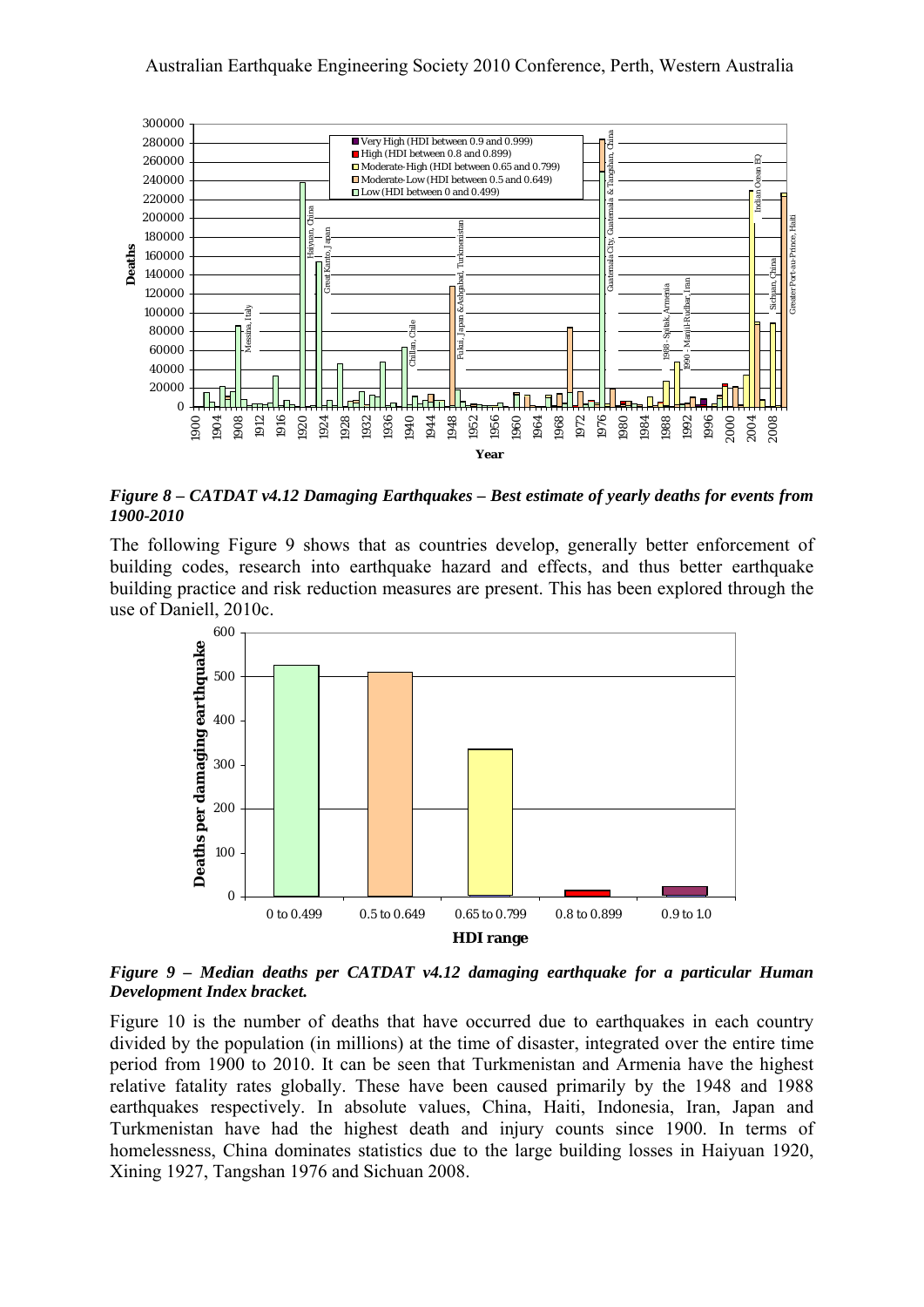

<span id="page-11-0"></span>*Figure 10 – Number of deaths for each country as a proportion of millions of population at the time of disaster integrated from 1900 to 2010. CATDAT v4.12, 2010.* 

#### **The secondary effects of earthquakes**

The secondary effects of 6500 earthquakes since 1900 were separated from the ground shaking effects. The economic losses, building damage and social losses have also been separated and will be presented in a future paper. The following diagram differs significantly from Bird and Bommer (2004) and is closer to Marano et al. (2010). It can be seen that the effects of fire (mostly 1923 Great Kanto), tsunami (mostly 2004 Sumatra) and landslides (1920 Haiyuan) dominate the fatalities. However, it is important to also take region into account. Through the following diagram, a higher percentage of secondary effect deaths has been seen in the Asia-Pacific when compared to the entire world picture.



*Figure 11 – Left – Shaking and Secondary Effect Deaths Worldwide, Right – Shaking and Secondary Effect Deaths in the Asia-Pacific Region (Daniell et al. 2010c, Daniell 2010a)*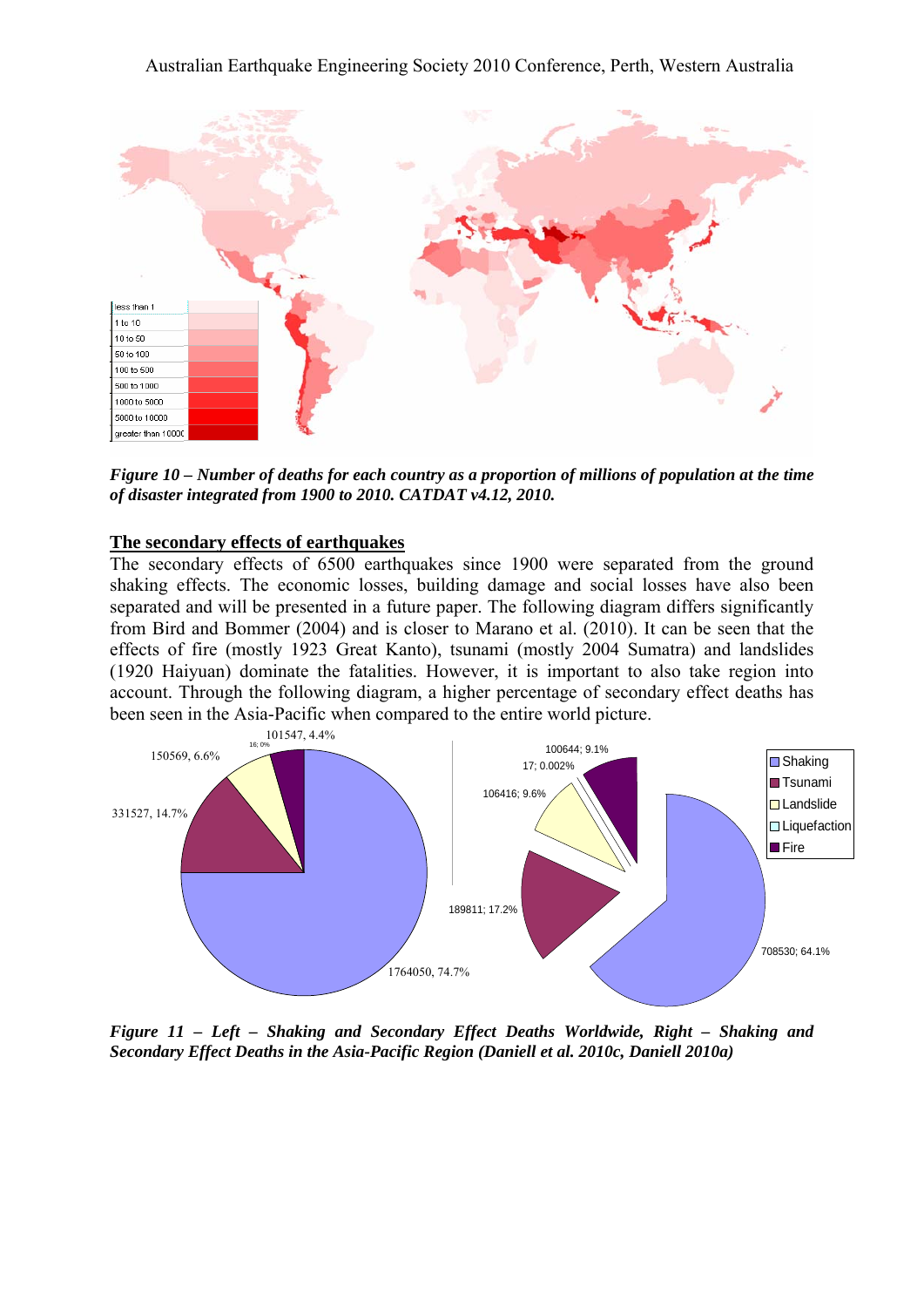# **Global Economic Losses due to earthquakes**

As mentioned previously, a significantly increased database of economic losses from earthquakes has been created during this process. Much collection of building damage details and other infrastructure losses has occurred for the CATDAT entered earthquakes. In order to analyse and rank earthquakes due to economic criteria, an extensive global database of exchange rate, CPI and GDP (nominal and real) information was created in order to be able to adjust and compare foreign earthquake loss estimates. Global databases of wage rate and other parameters such as purchasing power parity (PPP) were also created as part of the study, from sources such as Maddison (2003), World Bank (2010), and IMF (2010), as these details are required to effectively convert loss estimates from around the world into present-day costs.

A comparison of economic losses in major international databases is shown below. CATDAT is compared to NGDC, EM-DAT, MRNATHAN and others. The number of exact economic estimated earthquakes since 1900 has been compared. The NGDC has a cutoff criteria of approx. \$1m US; however, it can be seen that this is not adhered to, given values of \$0.04m US etc. MRNATHAN is only a part of the full MunichRe database but this is the only open source component to test. EM-DAT also has estimates from \$0.1m US. PAGER-CAT takes into account a combination of EM-DAT and NGDC data.

|  | Table 2 – The number of earthquakes from 1900-2010 with exact economic loss values |  |  |
|--|------------------------------------------------------------------------------------|--|--|
|  |                                                                                    |  |  |

|              |               |             | <b>PAGER-</b> |        |                 |
|--------------|---------------|-------------|---------------|--------|-----------------|
|              | <b>CATDAT</b> | <b>NGDC</b> | CAT           | EM-DAT | <b>MRNATHAN</b> |
| <b>TOTAL</b> | 754           | 398         | 338           | 389    | 199             |



*Figure 12 – The number of earthquakes with exact economic loss estimates per decade in each of the major international earthquake databases as compared to CATDAT v4.12.* 

For earthquakes in CATDAT where there is no estimate from a previously written source, separate analysis has been done to calculate an order of magnitude for the economic losses based on historic construction costs, wages as a proportion of building damage and then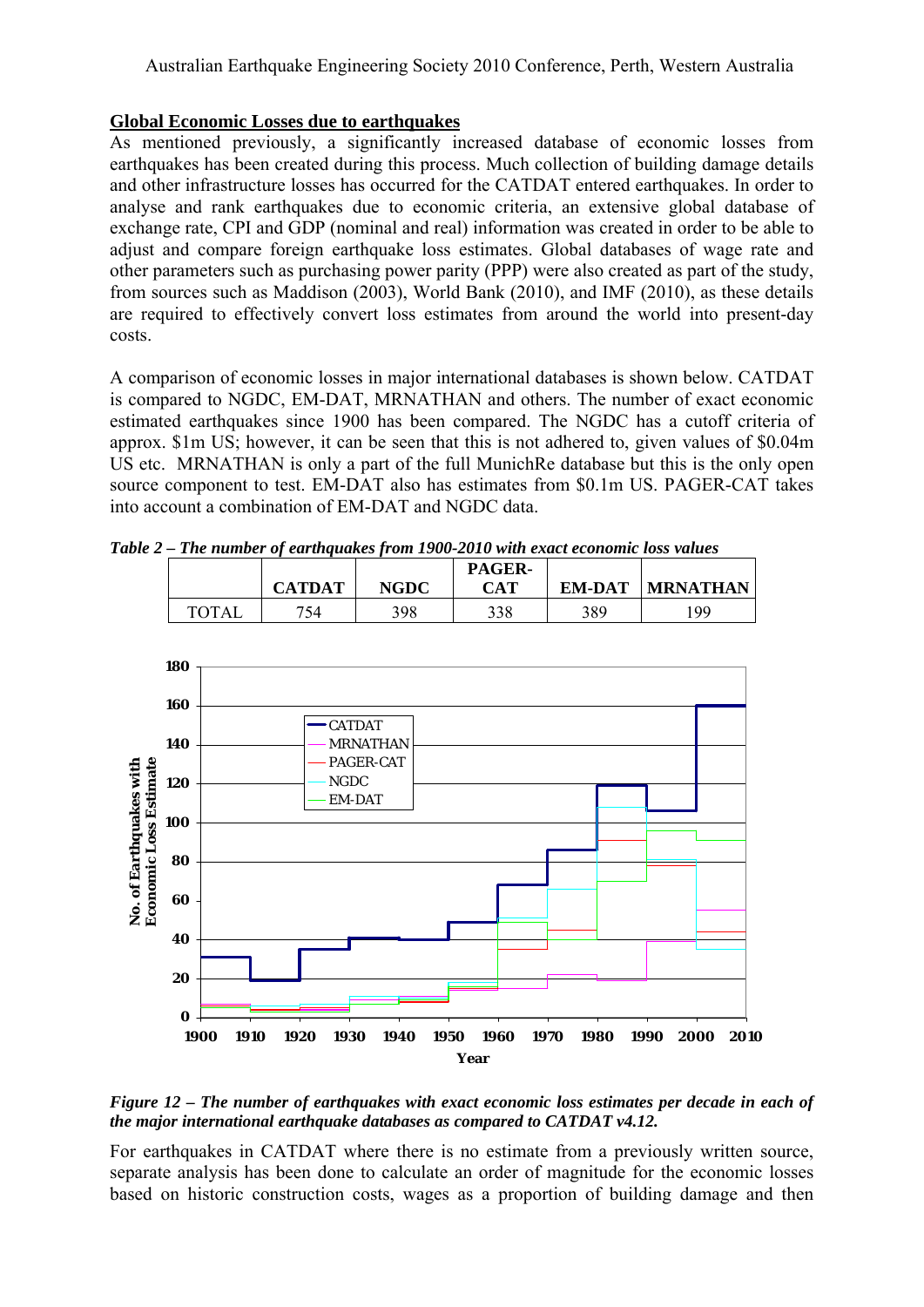reanalysing losses. Using the economic status of a region, a reasonable estimate has been established. In some cases, the range description developed by Ganse and Nelson (1981) in 1979 dollars, and Dunbar et al. (1992) based on 1990 dollars was used; however, in many cases it was found to be erroneous. Every one of the 6500 earthquakes in the CATDAT database from 1900 onwards has an economic loss range associated with it. This is used to fill in the gaps in earthquake economic loss knowledge worldwide, to account for previously unquantified earthquakes.

The economic losses in absolute values are reasonably consistent with previous estimates showing the most losses in the following countries; Japan (\$683 billion 2010 HNDECIadjusted dollars), United States (\$271 billion), China (\$204 billion), Italy (\$132 billion) and Chile (\$109 billion). However, it is important to take into account the changing GDP in countries and to determine the impact based on this. The relative values between nations based on a division of economic losses incurred at time of disaster as compared to GDP in 2010 constant billion dollars, are shown in the following world map. This was then integrated over the time period from 1900 to 2010. Armenia, Turkmenistan, Haiti, Nicaragua, Wallis and Futuna, TFYR Macedonia and Chile have been seen to have the highest relative ratios, as shown in [Figure 13.](#page-13-0)



<span id="page-13-0"></span>*Figure 13 – Economic Losses for each country as a proportion of billion GDP in constant 2010 dollars at the time of disaster integrated from 1900 to 2010. CATDAT v4.12, 2010.* 

The following is a list from CATDAT of the top 10 greatest economic losses as a function of GDP (Nominal) and GDP (Nominal, PPP) to compare the total economic loss at the time of disaster to the economy of the time. The median cost shown in [Table 3](#page-14-0) presented in US dollars is the most accepted value of total economic loss at the time of the earthquake as found from CATDAT through the literature. This is classified as the median cost of the event. In the full CATDAT database, there is a range of accepted loss estimates for each earthquake that are not included in this paper. This was generally presented in US dollar values in the literature (converted from local currency using time-of-event exchange rate). For more detail refer to Daniell et al. (2010a).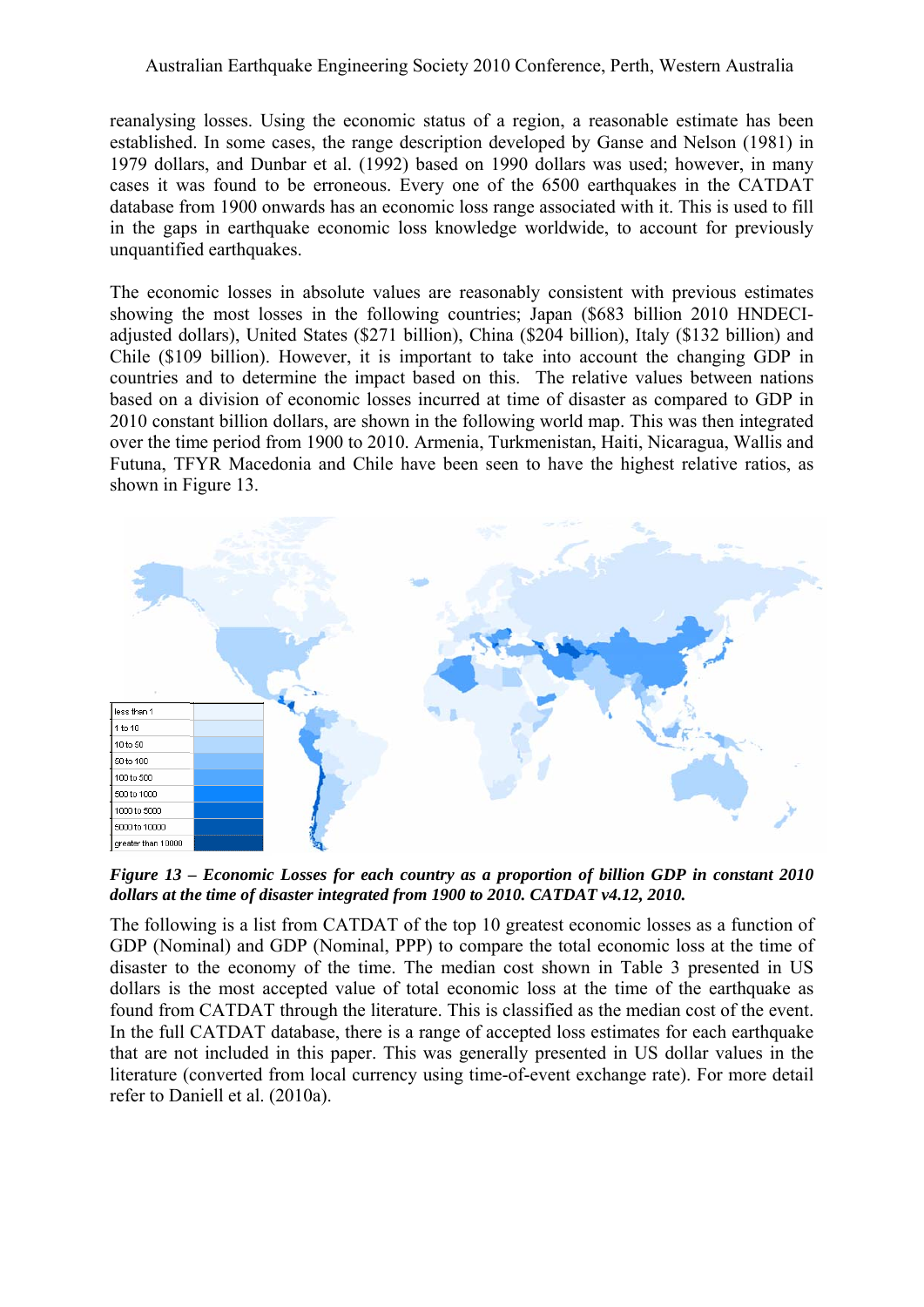<span id="page-14-0"></span>

| <b>Rank</b>         | <b>Earthquake</b>     | <b>Date</b> | <b>Median cost</b> | % of Nominal | $\frac{9}{6}$ of |
|---------------------|-----------------------|-------------|--------------------|--------------|------------------|
|                     |                       |             | at time of         | GDP (PPP)    | <b>Nominal</b>   |
|                     |                       |             | event in \$US      |              | GDP              |
|                     | Spitak, Armenia*      | 07.12.1988  | 16.20 bn           | $92.3*$      | 358.9*           |
| 2                   | Port-au-Prince, Haiti | 12.01.2010  | 7.754 bn           | 70.3         | 119.8            |
| $\mathcal{E}$       | Guatemala             | 04.02.1976  | 3.900 bn           | 44.6         | 98.0             |
| $\overline{4}$      | Managua, Nicaragua    | 23.12.1972  | $0.845$ bn         | 19.7 to 38.3 | 67.1 to 96.2     |
| 5                   | Cartago, Costa Rica   | 04.05.1910  | $0.025$ bn         | 63.5         | $\approx 90.0$   |
| 6                   | Maldives Tsunami**    | 26.12.2004  | $0.603$ bn         | 50.1         | 77.7             |
| 7                   | Concepcion, Chile     | 17.08.1906  | $0.260$ bn         | 47.8         | 55 to 82.86      |
| 8                   | Wallis and Futuna     | 12.03.1993  | $0.014$ bn         | 51.9         | 54.0             |
| 9                   | Great Kanto, Japan    | 01.09.1923  | 3.840 bn           | 29.8         | 52.8             |
| $=10$               | Nicaragua             | 31.03.1931  | $0.030$ bn         | 26.5         | 51.0             |
| Jamaica***<br>$=10$ |                       | 14.01.1907  | $0.013$ bn         | 23.9         | 45.9             |

*Table 3 – The top 10 highest ranked earthquake losses since 1900 in terms of percentage of nominal GDP (both unadjusted and purchasing power parity) – Daniell et al. (2010a)*

\*Accounts for a partial Soviet Union response – doubling the 1990 Nominal GDP and GDP (PPP) of Armenia. Hyperinflation and devaluation made it very difficult to properly determine the GDP of the time; thus, a range has been given incorporating different sources from 1988-98 using an average value through this period, consistent with the reconstruction payout through time.

\*\*Only accounts for the Maldives losses in the Indian Ocean Tsunami

\*\*\*Jamaica included as equal  $10<sup>th</sup>$  due to the uncertainty in values. Up to \$30 million USD has been estimated which would push Jamaica into the top 5 in terms of Nominal GDP.

\*\*\*\*1902 Guatemala (up to 25 million USD, up to 35% GDP(PPP)), is difficult to discern which losses are earthquake and which losses are volcano-related (Santa Maria).

In the Hybrid Natural Disaster Economic Index (HNDECI) developed as part of the CATDAT database to compare earthquakes, components of the earthquake loss (direct and indirect) are assigned an inflation adjustment measure to bring it to present day value in much the same way as a project escalation index. In this way, the total earthquake loss will be defined to present day value, eliminating the error of CPI adjustment. Through the descriptions of major earthquake damage costs in CATDAT and through reconstruction costs it can be seen that 33% of the cost of an earthquake comes from under reconstruction unskilled wages. Thus, the HNDECI is primarily based on unskilled wage and building material trends as well as relative utility trends, life costs and other inflation measurements to bring the value forward and needs to be calculated on a country-by-country basis. Refer to Daniell et al. (2010a) for information as to the HNDECI.

Using the HNDECI for all worldwide earthquakes to adjust them to 2010 dollars, [Figure 14](#page-15-0) shows the results of cumulative economic loss for each year. In this case, 2010 Human Development Index is used to classify the country losses with developing countries (defined as a 2010 HDI<0.87 shown in orange) and developed countries (defined as a 2010 HDI>0.87 shown in blue). The black line shows the approximate trend of cumulative annual HNDECI economic loss.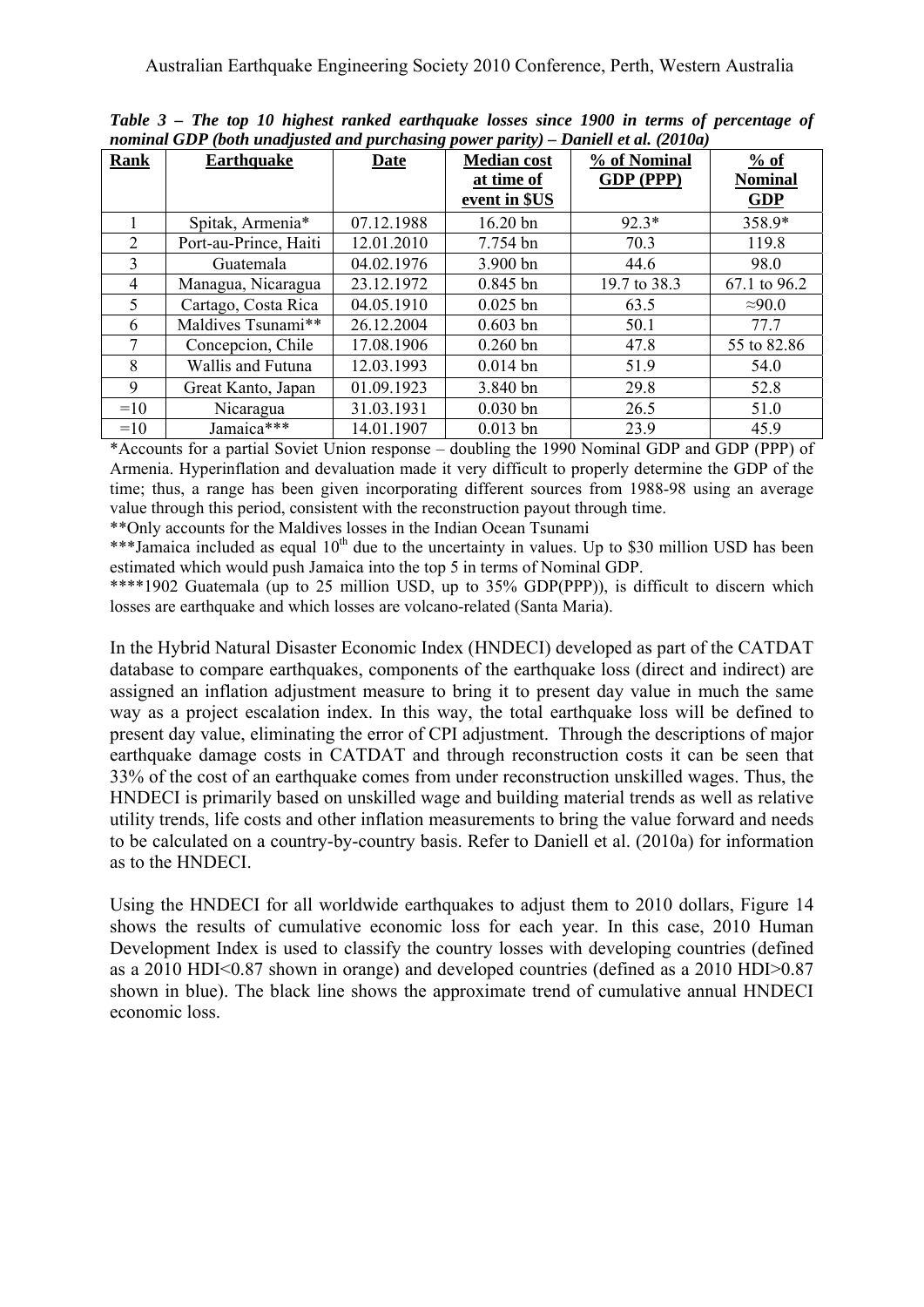

<span id="page-15-0"></span> *Figure 14 – CATDAT v4.12 Damaging Earthquakes – Economic Losses (2010 Hybrid Natural Disaster Economic Conversion Index adjusted) for 6400 earthquakes from the year 1900-2010 worldwide* 

It can be seen from the above figure that the baseline of annualised economic losses from earthquakes is slightly increasing; however, this increase is not as marked as in some other studies (MunichRe 2000, 2002; Vranes et al. 2009, Swiss Re 2009) when different economic conversion indices are used and an underestimate of Japanese earthquakes based on US CPI occurs. This could show the improved impact of better building practice due to earthquake building codes. The error can be seen in EM-DAT (2004), where the original disaster is quoted in US dollars, but has been converted from another currency. They then use US inflation figures to bring forward this value into 2003 dollars. However, this is not correct, as the disaster did not occur in the United States (see Daniell et al. 2010a). The use of CPI adjustment based on one economy is therefore outdated in a natural disasters forward costing context.

## **CATDAT versus NatCat Service in terms of socio-economic rating of catastrophes.**

The MunichRe NatCat service is one of the most comprehensive databases on natural disasters. It classifies natural disasters using the following method as shown below in [Table 4](#page-15-1) (Hoeppe 2009).

| <b>Catastrophe</b>           | and Overall losses *losses adjusted to decade avg. |                                                       |                            | and/or fatalities                                                                                                                        |
|------------------------------|----------------------------------------------------|-------------------------------------------------------|----------------------------|------------------------------------------------------------------------------------------------------------------------------------------|
| <b>Property damage class</b> | 1980s*                                             | $1990s*$                                              | $2000 - 2008*$             |                                                                                                                                          |
| Natural event                |                                                    |                                                       |                            | none                                                                                                                                     |
| Small-scale event            |                                                    |                                                       |                            | $1 - 9$                                                                                                                                  |
| Moderate                     |                                                    |                                                       |                            | >10                                                                                                                                      |
| Severe                       | $\text{USS} > 25 \text{m}$                         | USS > 40m                                             | USS > 50m                  | >20                                                                                                                                      |
| Major                        | $\text{USS} > 85 \text{m}$                         | USS > 160m                                            | $\text{USS} > 200\text{m}$ | > 100                                                                                                                                    |
| <b>Devastating</b>           | $\text{US}\$$ > 275m                               | $\text{USS} > 400 \text{m}$                           | USS > 500m                 | > 500                                                                                                                                    |
| <b>Great</b>                 |                                                    | economic losses (UN definition). Huge insured losses. |                            | Region cannot help itself, interregional/international assistance<br>necessary, 1000s of fatalities and/or 100000s homeless, substantial |

<span id="page-15-1"></span>*Table 4 – MunichRe NatCat Service Natural Disaster definitions – adapted from Hoeppe (2009)*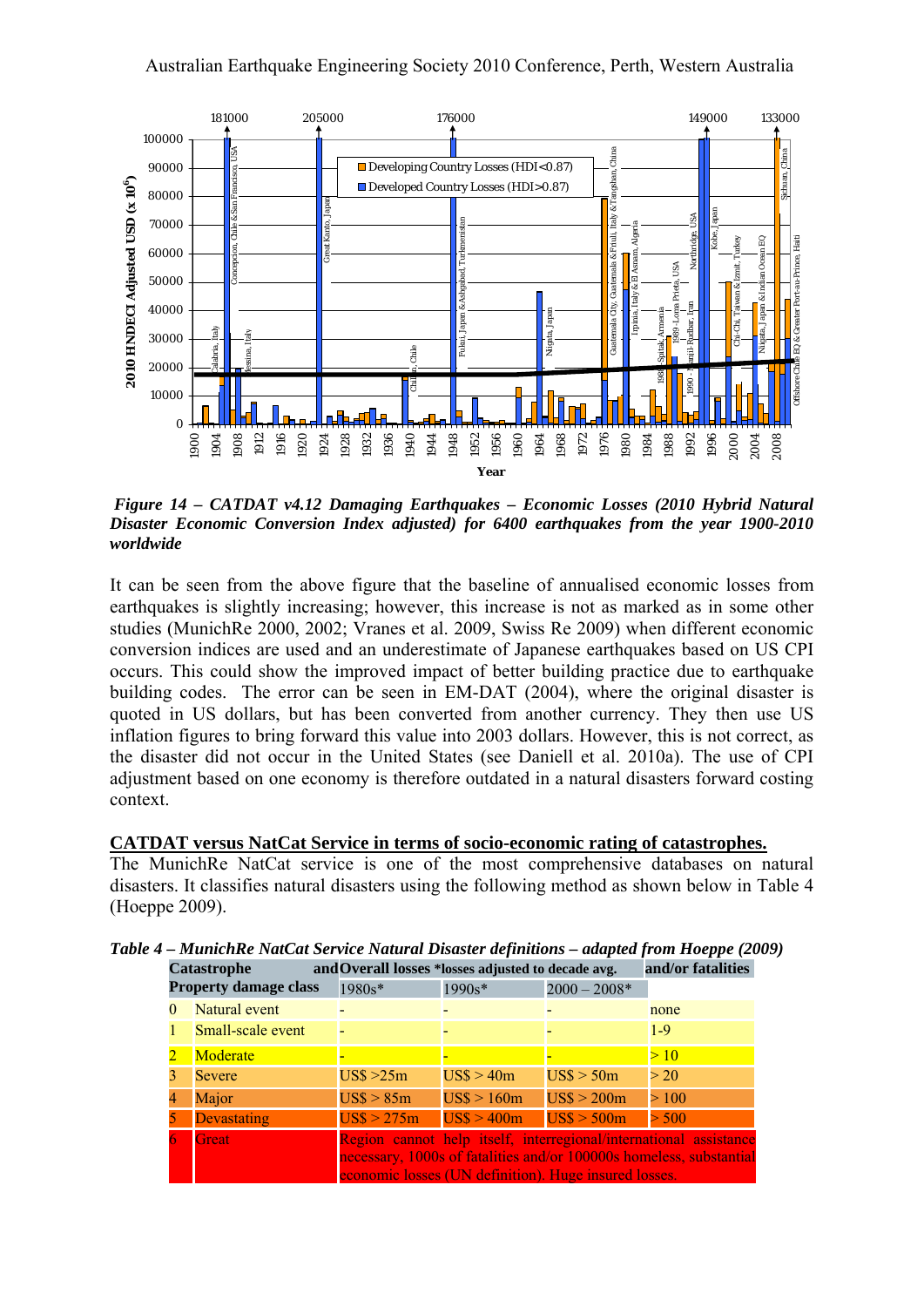Defining disasters in this way, the 1993 Wallis and Futuna earthquake which caused \$14 million US damage and 5 deaths would be most likely defined as a 1 – small-scale event. It may be able to be defined as 'great' under the classification that the region cannot help itself, but as far as can be seen it was not. However, when the 1993 earthquake was further examined, it was seen that the economic loss caused was approximately 54% of nominal GDP – the  $7<sup>th</sup>$  highest since 1900.

This index is reasonable for any United States disaster; however, economic conditions differ in each country and therefore a \$276 million damaging earthquake that occurred in 1980 could actually only be \$199 million in 2010 US dollars, depending on inflation conditions. Thus, if exactly the same earthquake occurred with the same loss in 2010, it would be only defined as a severe earthquake instead of a devastating earthquake. Yet, due to deflation in the theoretical country, it is possible that the same earthquake has a much greater impact than the 1980 earthquake as a percentage of output and infrastructure.

Similarly, an earthquake with 99 deaths in China, which has a population of over 1.34 billion, is extremely different from an earthquake that could occur with 99 deaths in a country like Palau (with 20000 people). As a percentage of deaths to population, the theoretical Chinese earthquake would be 0.0000074% whereas the Palau earthquake would be 0.5%. Both would be classified as 3 under the catastrophe rating.

This shows the simplification and bias shown with a simple absolute value based ranking system. Of course, the absolute values should also be taken into account but on a higher scale. CATDAT defines losses based on other definitions, using the nominal GDP through time as a descriptor with overall losses trended to this value to define a damage class from 0 to 10. Similarly, social losses are defined based on population in the region affected. Currently in v4.12, only country populations are used; however, this will be regionalised in coming versions of the CATDAT database.

A great catastrophe is assigned a value of 10 in CATDAT and includes a split economic and social ranking. This is shown below in [Table 5](#page-16-0).

| <b>CATDAT Damage</b><br><b>Ranking Class</b> |       | <b>Criteria</b>                                                                                                                                                                                                                                                                                                                              |  |  |  |
|----------------------------------------------|-------|----------------------------------------------------------------------------------------------------------------------------------------------------------------------------------------------------------------------------------------------------------------------------------------------------------------------------------------------|--|--|--|
| 10                                           | Great | For the social ranking:-<br>Deaths in event year / event year population $> 0.1\%$<br>Injuries in event year / event year population $> 0.35\%$<br>Homeless in event year / event year population $> 3\%$<br>Region cannot help itself and requires interregional/international<br>assistance<br>Over 10000 deaths in any country (absolute) |  |  |  |
|                                              |       | For the <b>economic ranking</b> :-<br>Economic Losses / nominal GDP (PPP) of country over 2 years ><br>$2\%$<br>Insured Losses as per the same method.<br>Significant impact on future output as defined using complex<br>economic analysis.<br>Over \$5 billion 2010 HNDECI-Adjusted dollars (absolute).                                    |  |  |  |

<span id="page-16-0"></span>*Table 5 – CATDAT definition of a great catastrophe*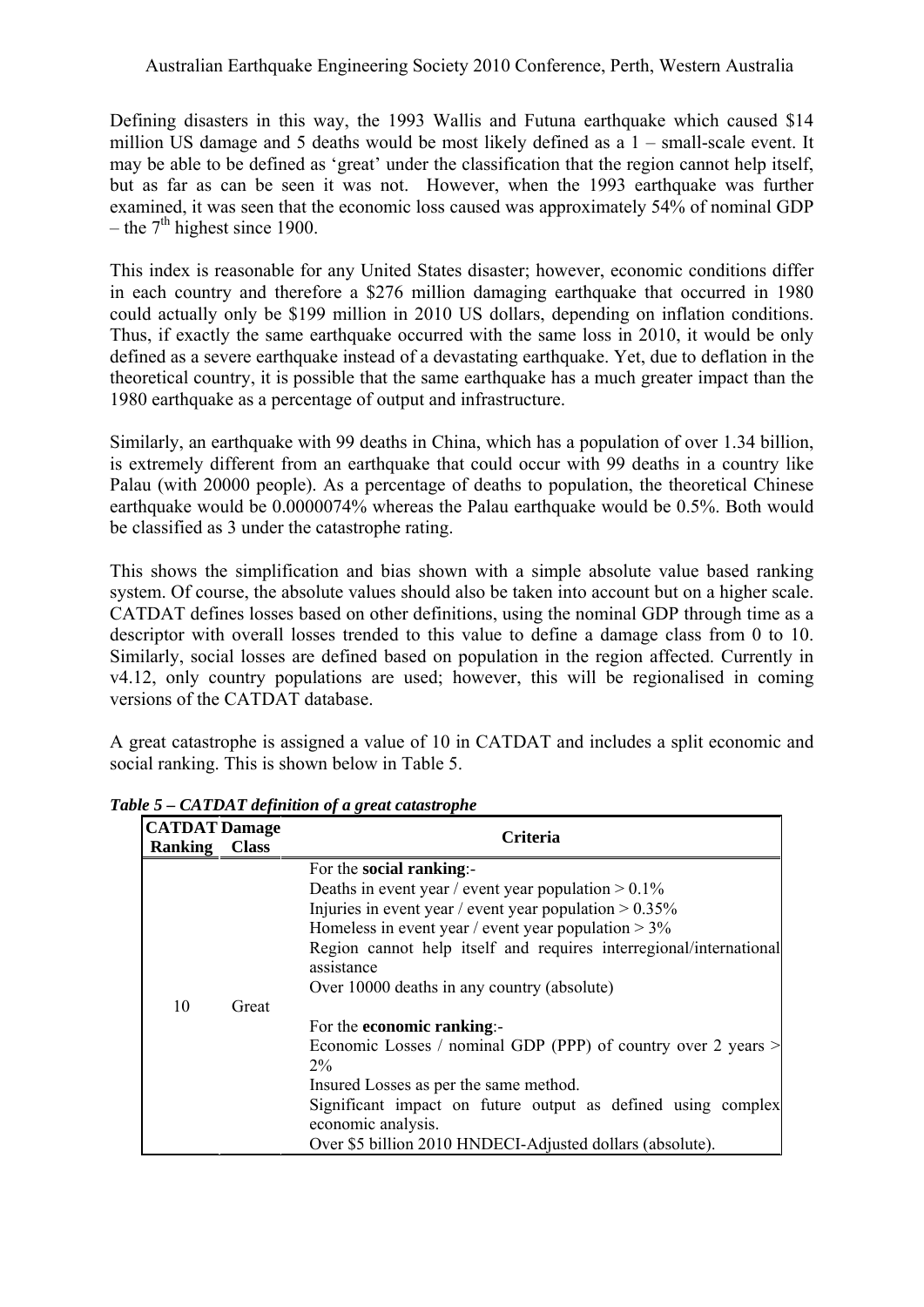# **Conclusion**

The CATDAT Damaging Earthquake database contains much data suitable for use in many sectors from earthquake loss estimation, to risk mapping, for insurance purposes and simply as a validated dataset to reduce the erratic values of socio-economic losses quoted wrongly throughout a number of sources. It has been shown that the traditional view that social and economic losses are increasing exponentially should be treated with caution. The dataset contains many more earthquakes with socio-economic data than other earthquake databases on trend analysis with earthquakes and hopefully this has led to more populated trends. Large natural disaster losses are extremely difficult to quantify using a single number. Thus, CATDAT uses a lower bound, upper bound and best estimate value, using expert judgement; yet also presenting all data to the user.

Over 11600 earthquakes show over 8.47 million deaths since the beginning of earthquake records. Earthquakes in the  $20<sup>th</sup>$  and  $21<sup>st</sup>$  centuries have already caused approximately \$1.8 trillion (2010 HNDECI-Adjusted int. dollars) damage. Collection of building damage for historic earthquakes demonstrates the vulnerability of traditional building stocks such as masonry, adobe and badly constructed reinforced concrete.

It should also be noted that traditional databases making trends based on year-of-event dollars or adjusting using a mass United States Consumer Price Index trend over earthquake losses worldwide are incorrect. Economic loss should be calculated on a country-by-country basis and then compared. This is the same for absolute versus relative loss. Currently, trends are skewed to absolute loss; however, earthquakes such as the Wallis and Futuna 1993 earthquake can have a huge impact on a country, even though it would rate as a 1 on a MunichRe NatCat catastrophe scale.

This catalogue is one of the largest known cross-checked global historical damaging earthquake databases and should have far-reaching consequences for earthquake loss estimation, socio-economic analysis and the global reinsurance field. Given the amount of data collected, much future research can be done and development of the links with other global entities (government, insurance and NGO) will be a priority. The database is a dynamic entity and will continue to grow as each earthquake with socio-economic loss occurs around the world.

**Man sagt oft : Zahlen regieren die Welt. Sicher ist nur: Zahlen zeigen wie sie regiert wird.**  *It is often said: Figures rule the world. The only sure thing is: Figures show how it is ruled.* 

**J.W. Goethe (1749-1832)**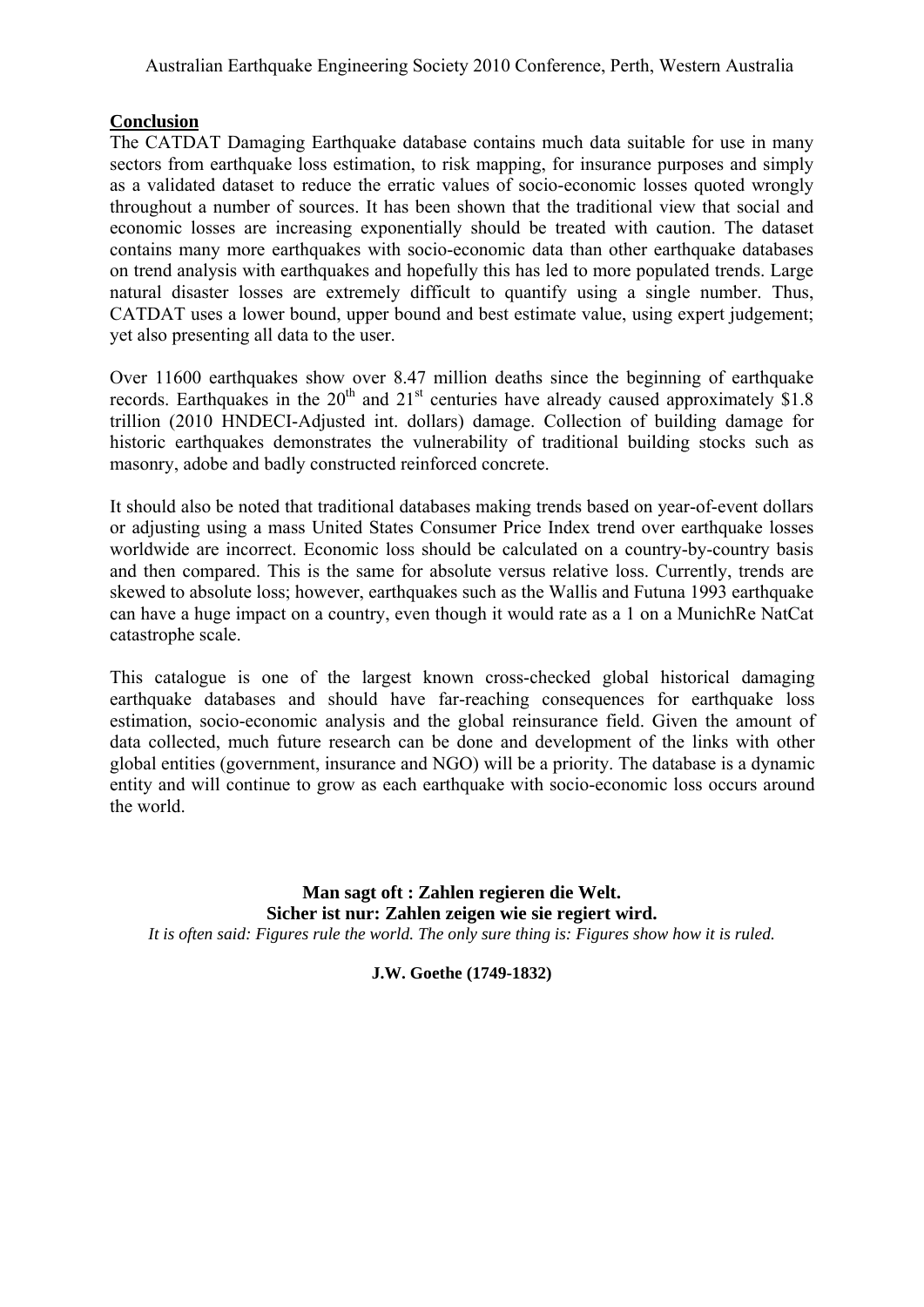## **References**

- Ambraseys, N.N., Melville, C.P. [1982] "A History of Persian Earthquakes", *Cambridge Univ. Press*, 219 pp.
- Ambraseys, N.N., Adams, R.D. [1991] "Reappraisal of major African earthquakes, south of 20N, 1900-1930", *Natural Hazards,* vol. 4, pp. 389-419.
- Asian Disaster Reduction Center (ADRC) [2009] "GLIDEnumber". *Asian Disaster Reduction Center*. Available from http://www.glidenumber.net/glide/public/search/search.jsp
- Bilham, R. [2009] "The seismic future of cities", *Bulletin of Earthquake Engineering,* v. 7, pp. 839–887.
- Bird, J.F., Bommer, J.J. [2004] "Earthquake Losses due to Ground Failure", *Engineering Geology*, Vol. 75, No. 2, pp. 147-179.
- BSSA (Bulletin of the Seismological Society of America) [1911-2010] "Seismological Notes", *various years,* checked against other data.
- BTE [2001] "Economic Costs of Natural Disasters in Australia", *Bureau of Transport Economics Report 103*, Canberra.
- CERESIS [1985] "Terremotos Destructivos en America del Sur, 1530-1894 (Destructive Earthquakes of South America 1530-1894)", *Lima*, 328pp.
- Coffman, J.L., von Hake, C.A, Stover, C.W. (Eds.) [1982] "Earthquake History of the United States, Revised edition (Through 1970), Reprinted 1982 with supplement (1971-80)", *NOAA and USGS Publication 41-1*, 258 pp.
- Cutter, S.L., Emrich, C. [2005] "Are natural hazards and disaster losses in the U.S. increasing? ", *Eos, Transactions, American Geophysical Union,* vol. 86, no. 41, pp. 381- 396.
- Daniell, J.E. [2008-2010a] "The CATDAT Damaging Earthquakes Database"*, searchable integrated historical global catastrophe database, Digital Database, updates v1.0 to latest update v4.12.*
- Daniell, J.E. [2008-2010b] "CATDAT Global Economic Databases"*, Digital Database*.
- Daniell, J.E. [2009] "Open Source Procedure for Assessment of Loss Using Global Earthquake Modelling (OPAL Project)", *CEDIM Earthquake Loss Estimation Series, Research Report No. 09-01,* CEDIM, Karlsruhe, Germany.
- Daniell, J.E. [2010a] "The Socio-Economic Damage of Historical Earthquakes and their Secondary Effects on the Asia-Pacific Region Infrastructure", *CECAR5 Conference Proceedings, Paper No. 431,* Sydney, Australia.
- Daniell, J.E. [2010b] "A complete country-based temporal and spatial Human Development Index – 1800-2010", *Digital Database and Report,* Karlsruhe, Germany.
- Daniell, J.E. [2010c] "EQLIPSE Individual Country Building Inventory", *Digital Database and Report,* Karlsruhe, Germany.
- Daniell, J.E., Wenzel, F., Khazai, B. [2010a] "The Cost of Historic Earthquakes Today Economic Analysis since 1900 through the use of CATDAT", *AEES 2010 Conference*, Perth, Australia*.*
- Daniell, J.E., Love, D. [2010b] "The Socio-economic Impact of Historic Australian Earthquakes"*, AEES 2010 Conference*, Perth, Australia*.*
- Daniell, J.E., Daniell, K.A., Daniell, T.M., Khazai, B. [2010c] "A country level physical and community risk index in the Asia-Pacific region for earthquakes and floods", *Paper No. 0392, 5th CECAR Conference Proceedings*, Sydney, Australia.
- Dunbar, P.K., Lockridge, P.A., Whiteside, L.S. [1992] "Catalog of Significant Earthquakes, 2150 B.C. - 1991 A.D. Including Quantitative Casualties and Damage", *NOAA National Geophysical Data Center Report SE-49*, Boulder, Colorado.
- EM-DAT Below, R., Brechet, D., Guha-Sapir, D., Hargitt, D., Hoyois, P. [2004] "Thirty Years of Natural Disasters, 1974-2003: The Numbers", *Presses Universitaires de Louvain*, Louvain-La-Neuve, Belgium.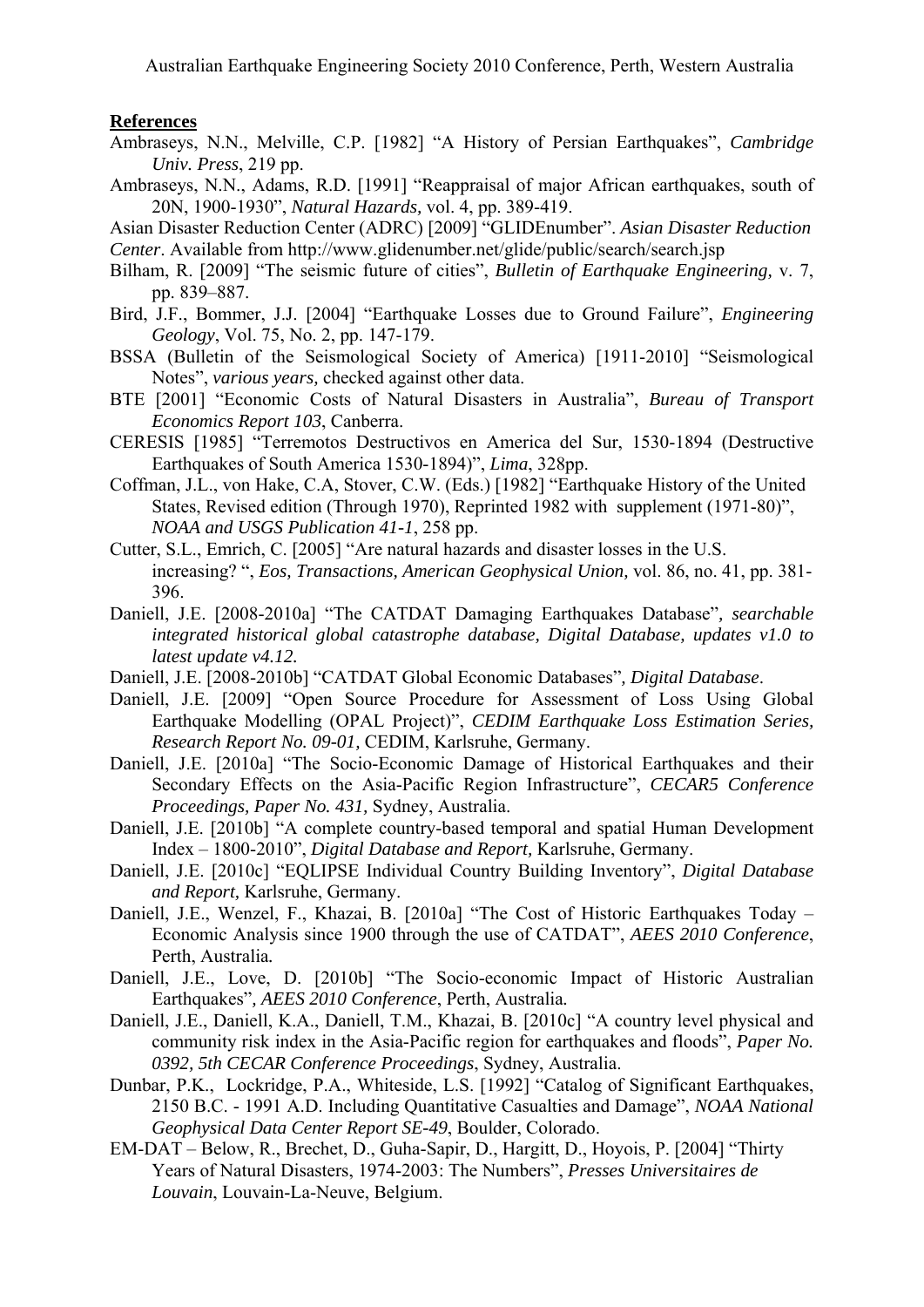- EM-DAT [2008, 2010] "Emergency Management Database", *CRED, Catholic University of Louvain*, last accessed 08/2008 and 08/2010 - open data, available from URL: http://www.emdat.be.
- Federal Emergency Management Agency [2001] "Earthquake Loss Estimation Methodology (HAZUS)", *National Institute of Building Sciences*, Washington, DC.
- Ganse, R.A., Nelson J.B. [1981] "Catalog of significant earthquakes 2000 B.C. to 1979, including quantitative casualties and damage", *Report SE-27*, World Data Center A for Solid Earth Geophysics, 145 pp.
- Gu, G., Lin, T., Shi, Z. [1989] "Catalogue of Chinese Earthquakes (1831 B.C. 1969 A.D.)", *Science Press*, Beijing, China [English translation].
- Guha-Sapir, D., Below, R. [2002] "The quality and accuracy of disaster data a comparative analysis of three global data sets", *The Pro Vention Consortium,* The Disaster Management Facility, The World Bank.
- Gutenberg, B., Richter, C.F. [1948] "Seismicity of the Earth and Associated Phenomena (2nd Ed.)", *Princeton Univ. Press*, Princeton, N.J., 310 pp.
- Hoeppe, P. [2009] "Munich Re Tools for standardised NAT CAT data collection and hazard mapping", *2nd Conference of the OECD International Network on the Financial Management of Large Scale Catastrophes,* Geo Risks Research/Corporate Climate Centre, Presentation.
- International Monetary Fund (IMF) [2010] "World Economic Outlook Databases (WEO)", *Online database, available from<http://www.imf.org/external/data.htm#data>.*
- Kárník, V. [1969] "Seismicity of the European Area Part I", *D. Reidel*, Dordrecht, Holland.
- KOERI [2010] "Türkiye Deprem Kataloğları", Kandilli Observatory and Earthquake Research Institute, Istanbul, available from URL: http://www.koeri.boun.edu.tr/sismo
- Kondorskaya, N.V., Shebalin, N.V. (eds.) [1982] "New Catalog of Strong Earthquakes in the USSR from Ancient Times through 1977", *World Data Center A for Solid Earth Geophysics, Report SE-31,* US Department of Commerce, NOAA.
- Kramer, S.L. [1996] "Geotechnical Earthquake Engineering", *Prentice-Hall*, New Jersey, U.S.A.
- Maddison, A. [2003] "The World Economy: Historical Statistics", *Development Centre Studies, OECD, Paris, France, 288 pp.*
- Mallet, R. [1852] "Third Report on the Facts of Earthquake Phenomena -Catalogue of recorded earthquakes from 1606 B.C. to A.D. 1850", *Rep. British Association for 1852,* pp. 1-176, ibid for 1853, pp. 118-212, ibid for 1854, pp. 1-326.
- Marano, K.D., Wald, D.J., Allen, T.I. [2010] "Global earthquake casualties due to secondary effects: a quantitative analysis for improving rapid loss analyses", *Natural Hazards*, vol. 52, no. 2, pp. 319-328.
- Milne [1912] "Catalogue of Destructive Earthquakes A.D. 7–1899", *Report 81st Meeting*, *Br. Assoc. Adv. Sci.*, Portsmouth 1911.
- Montandon, F. [1953] "Les tremblements de terre destructeurs en Europe", *UNESCO*, Geneva.
- MunichRe [2000] "Topics 2000 Natural catastrophes the current position", *Munich Reinsurance Company*.
- MunichRe [2002] "Topics: annual review, natural catastrophes 2002", *Munich Reinsurance Company*, p. 15.
- Münchner Rückversicherungs-Gesellschaft [2003] "NatCat Service® A guide to the Munich Re database for natural catastrophes", Germany.
- MunichRe (MRNATHAN) [2009] "Globe of Natural Disasters", MRNATHAN DVD, *Munich Reinsurance Company*.
- NGDC/NOAA [2010] "Significant Earthquakes Database and Significant Tsunami Database", *2010 online searchable catalogue at [http://ngdc.noaa.gov](http://ngdc.noaa.gov/)*, last accessed 08/2010.